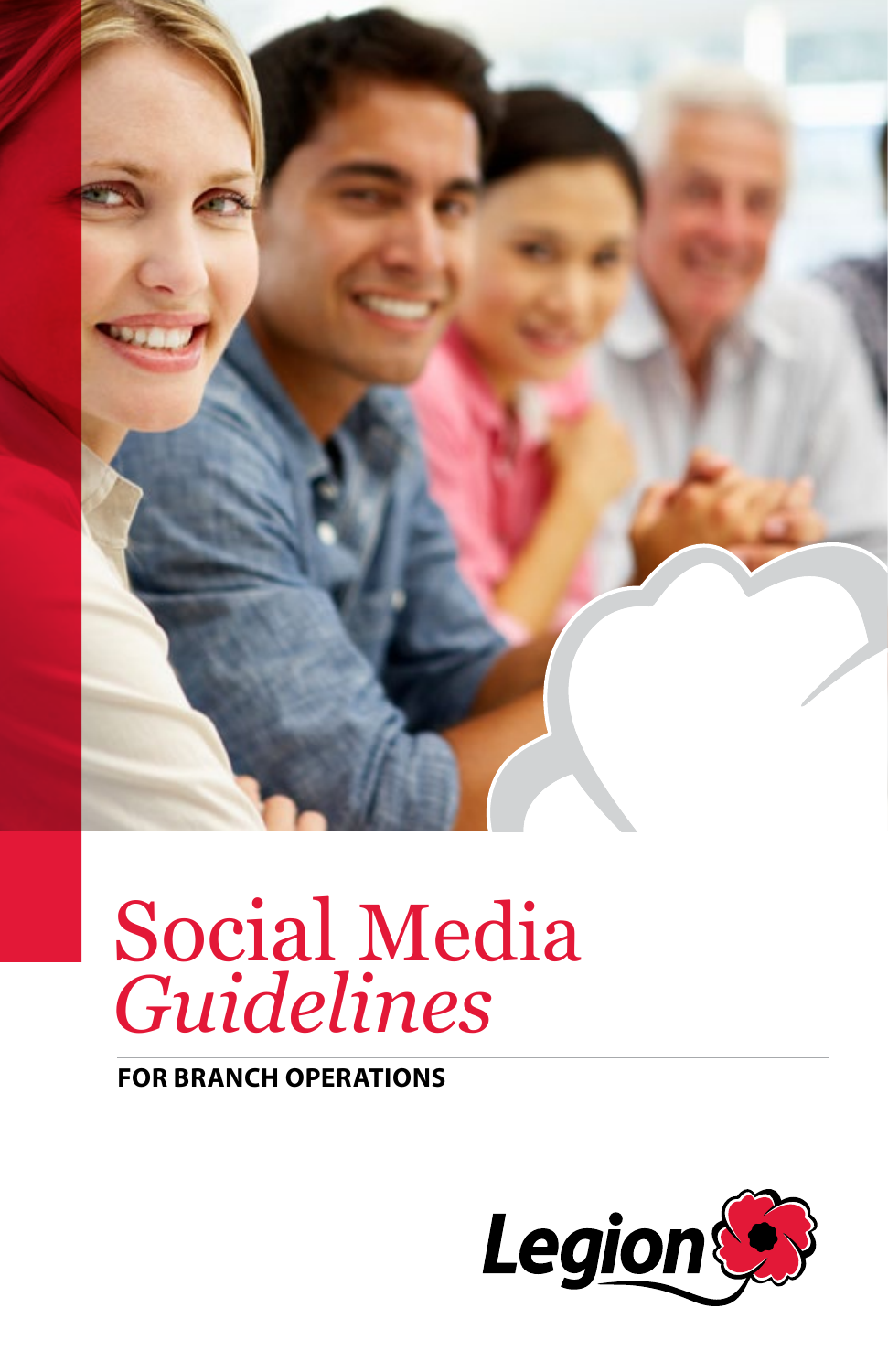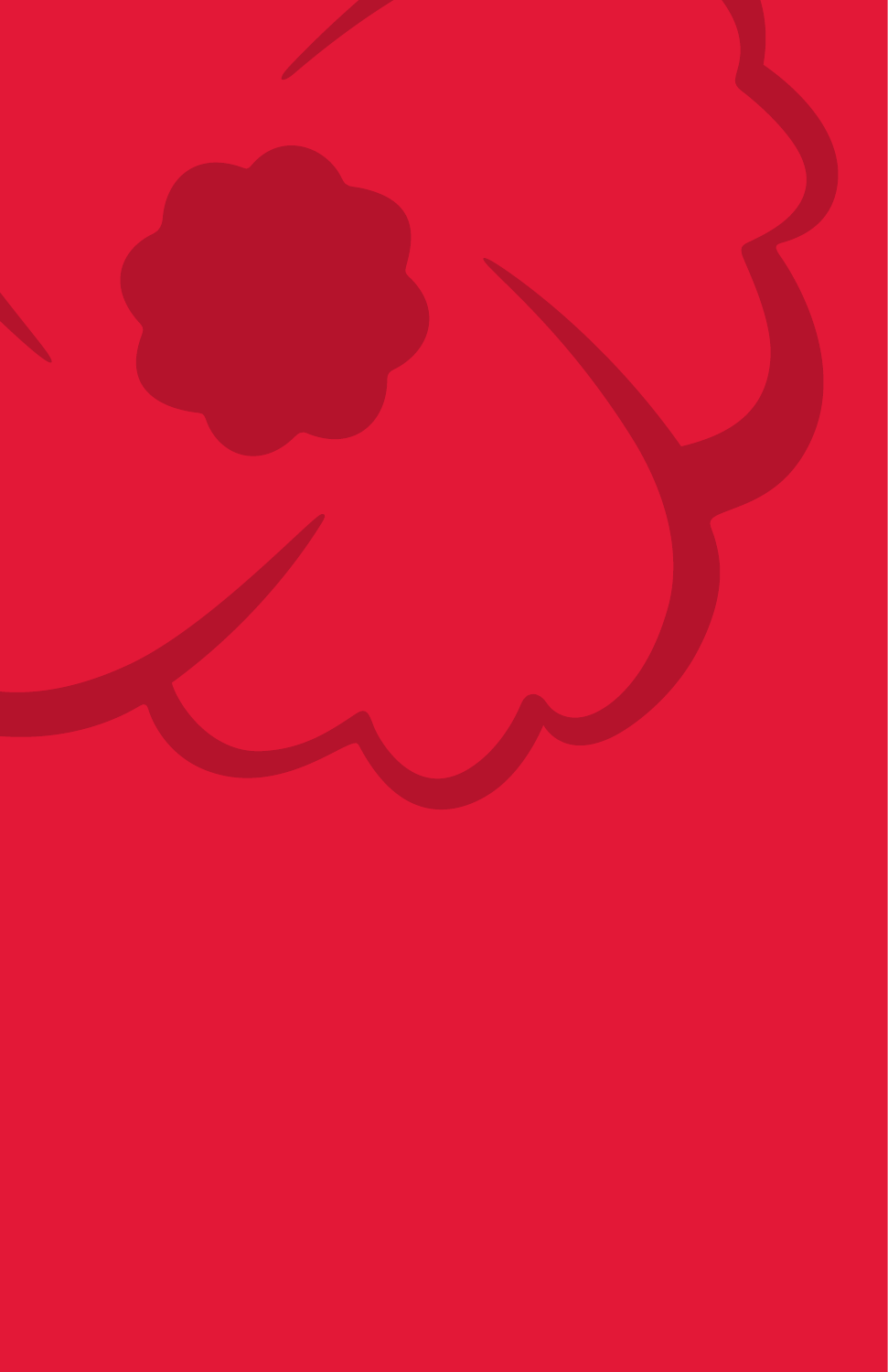#### **ABOUT THIS HANDBOOK**

This handbook is to provide staff and volunteers at Legion Commands and Branches with information and resources to support their use of social media and help reach their online goals. Share this document with all who support your operations. Social media works across many levels within a Command or Branch and depending on a campaign's goal, an effective campaign will likely require collaboration between two or more individuals or working groups.

There are many social media platforms your Branch can use to convey your messages… Facebook, Twitter, YouTube, Flickr, Pinterest, Google+, LinkedIn, etc. For this document, we will focus on Facebook and Twitter accounts. You can use many of these same concepts in other social media platforms.

Please note this document does not provide a comprehensive social media strategy or information on all tools and resources available. It is a basic guide to help Commands and Branches move into social media to support their goals.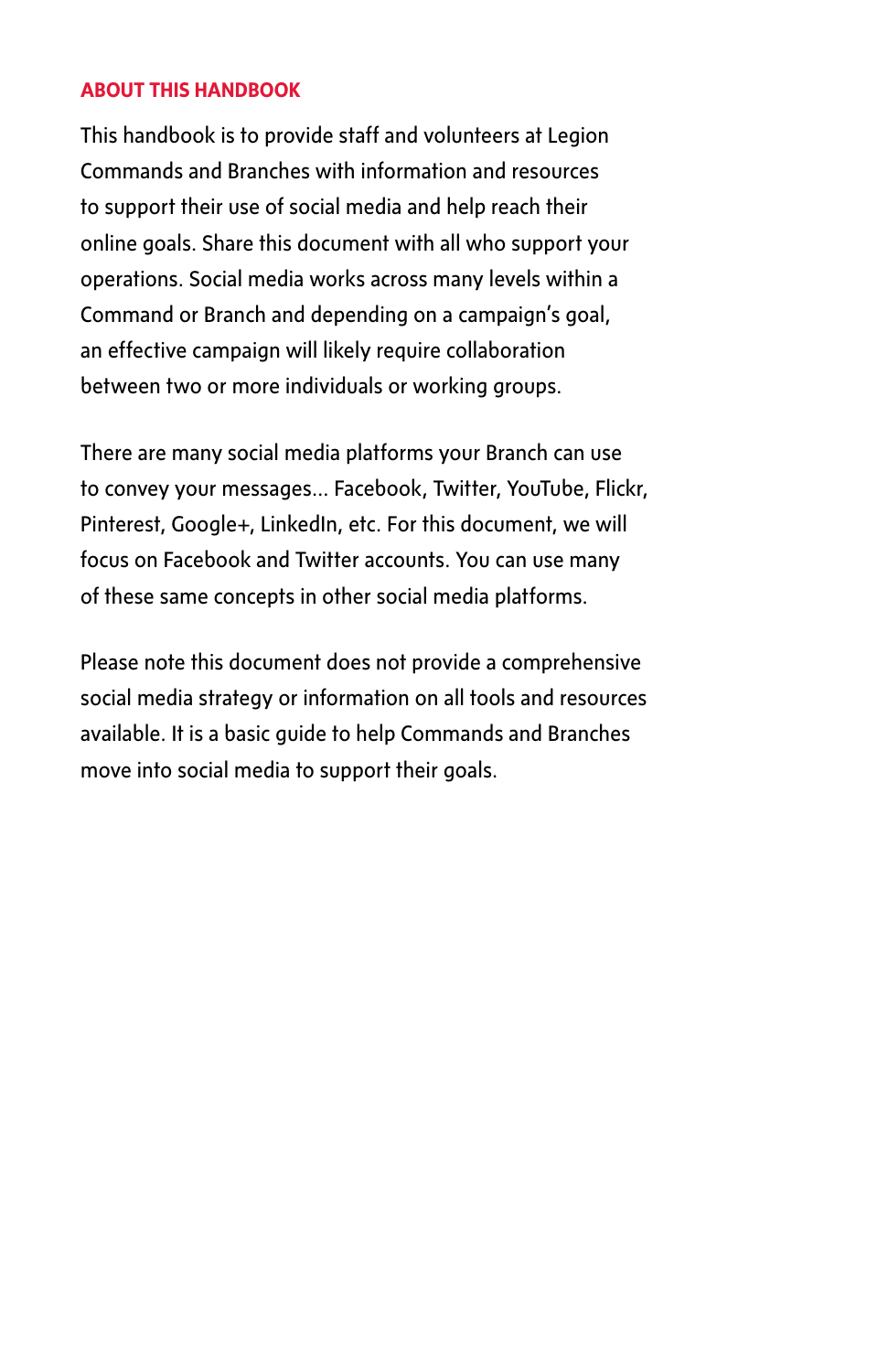*Social media is neither the magical solution to every nonprofit's woes, nor is it something that can be ignored. It is a channel for engaging, involving, entertaining and soliciting your constituents – One which cannot be thought of only in the context of a social media strategy, but rather as a part of an overall communications strategy working in concert with mail, phone, email, events, etc."*

~ Devin T. Mathias, Marts & Lundy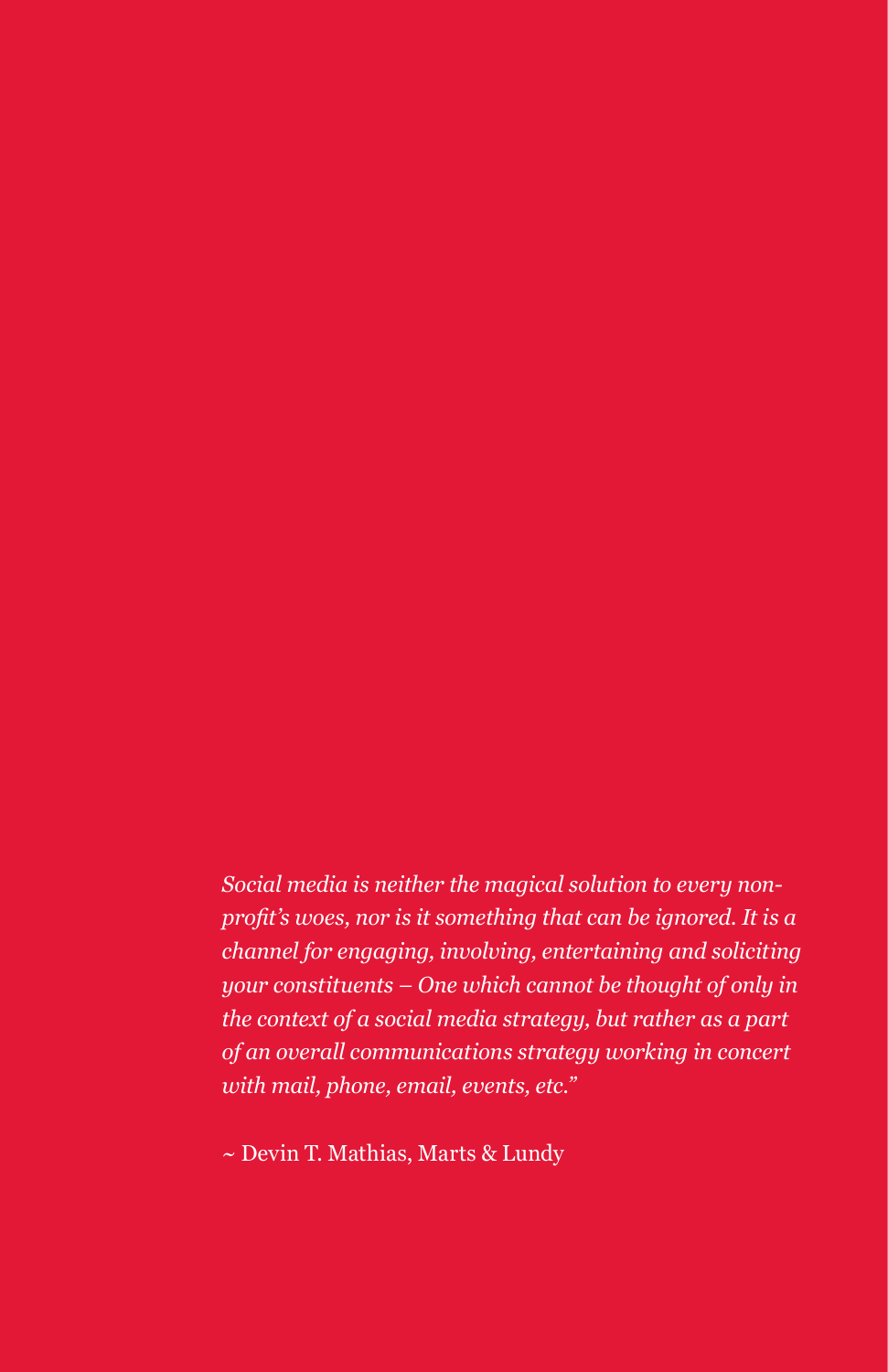# Table of Contents

| <b>BUILD YOUR BRANCH'S SOCIAL MEDIA PRESENCE 10</b> |  |
|-----------------------------------------------------|--|
|                                                     |  |
| <b>SHARING PROVINCIAL AND BRANCH UPDATES</b>        |  |
|                                                     |  |
|                                                     |  |
|                                                     |  |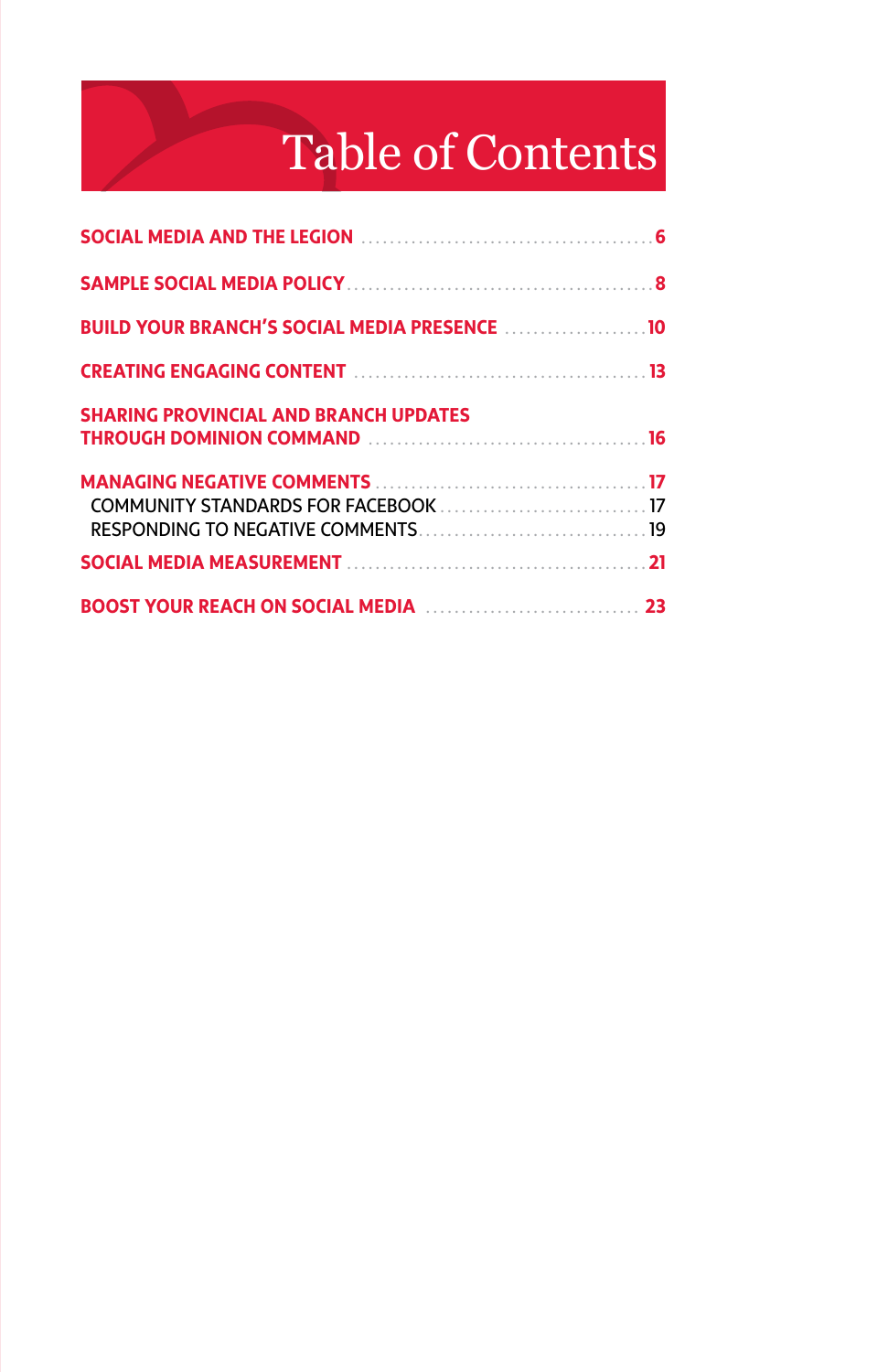# the Legion Social Media and

Social media has become one of the most powerful tools to reach a large audience quickly, efficiently and effectively. It involves building relationships and engaging with your audience in an unprecedented way. It can be used to share and promote information, increase your audience base, convert fans into members, volunteers and donors, support fundraising initiatives, and foster community engagement.

The Legion's online presence was developed over time through consistent branding, messaging and engagement. As the Legion works to support and grow our online presence, we are able to create a stronger organization and a more positive image of the Legion with the Canadian public.

One of the best ways you can grow the Legion's online brand, and grow and support your Branch's goals and objectives is to be online and actively engaged with your audience. A strong online presence will help you engage your current members, reach and recruit potential new members, and spread the word on all the great things you do within your community. It's word-of-mouth in its most efficient form.

If used consistently, your social media platforms become a key communication and engagement tool for your Branch. Promote them aggressively using the following guidelines:

- Put your social media links on all your communications, including your website, email signature, business cards, newsletters, posters, media releases, and other advertising.
- Mention your social media platforms at monthly meetings, events and Branch activities.
- Follow other Facebook pages and Twitter accounts, and encourage your followers to share your posts.
- Promote your Twitter account on Facebook, and promote your Facebook page on Twitter.
- Share posts from Legion Commands and Branches that would be of interest to your followers. It's a great way to introduce your followers to the wider Legion organization.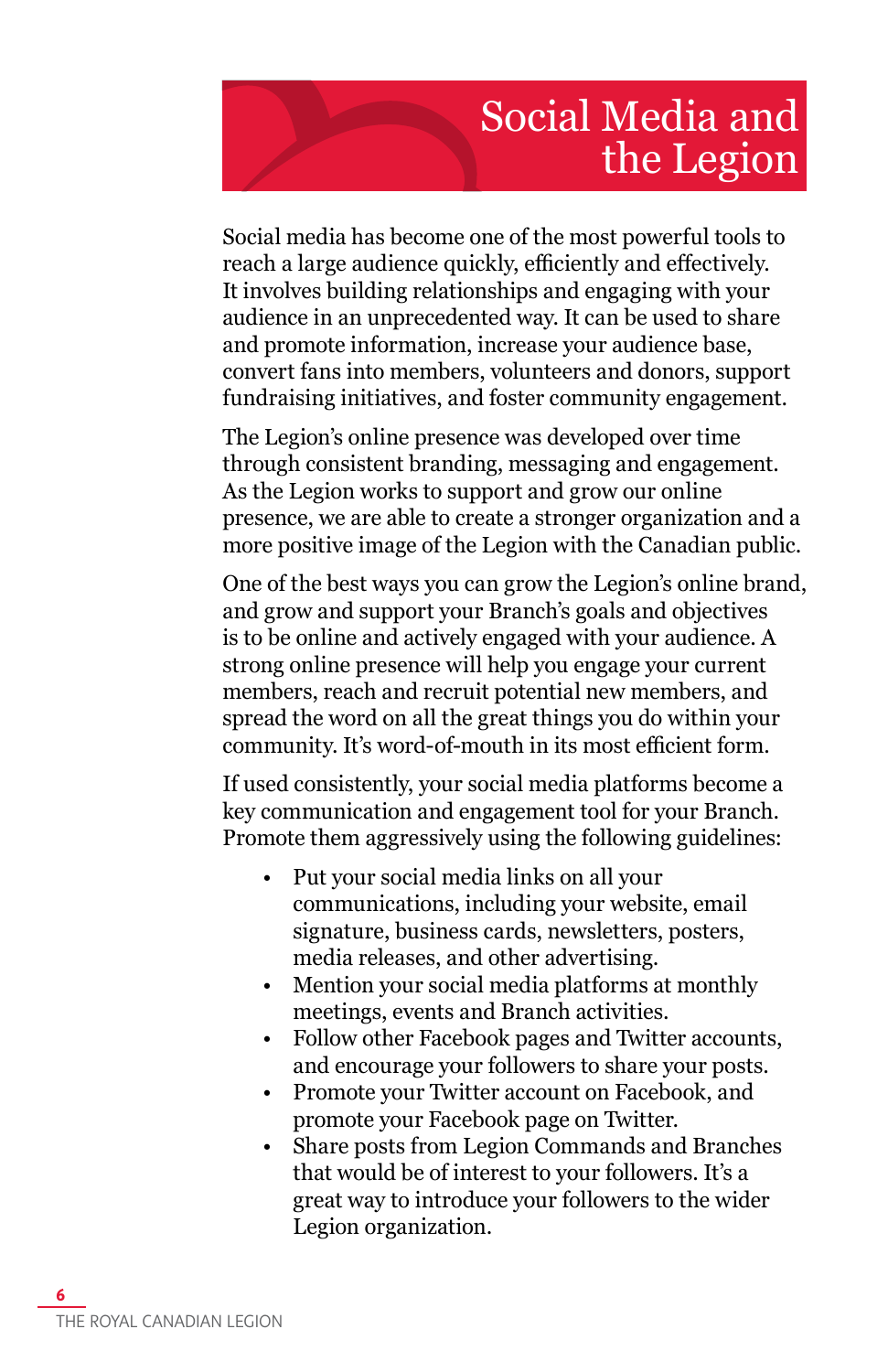If your Branch is new to social media, we encourage you to start slowly. As you gain followers and become comfortable with social media, you can become more active online. And remember, we at Dominion Command are here to help. Ask us any questions you may have.

For assistance with any social media questions, please contact **ma[rketing@legion.ca](mailto:marketing@legion.ca)**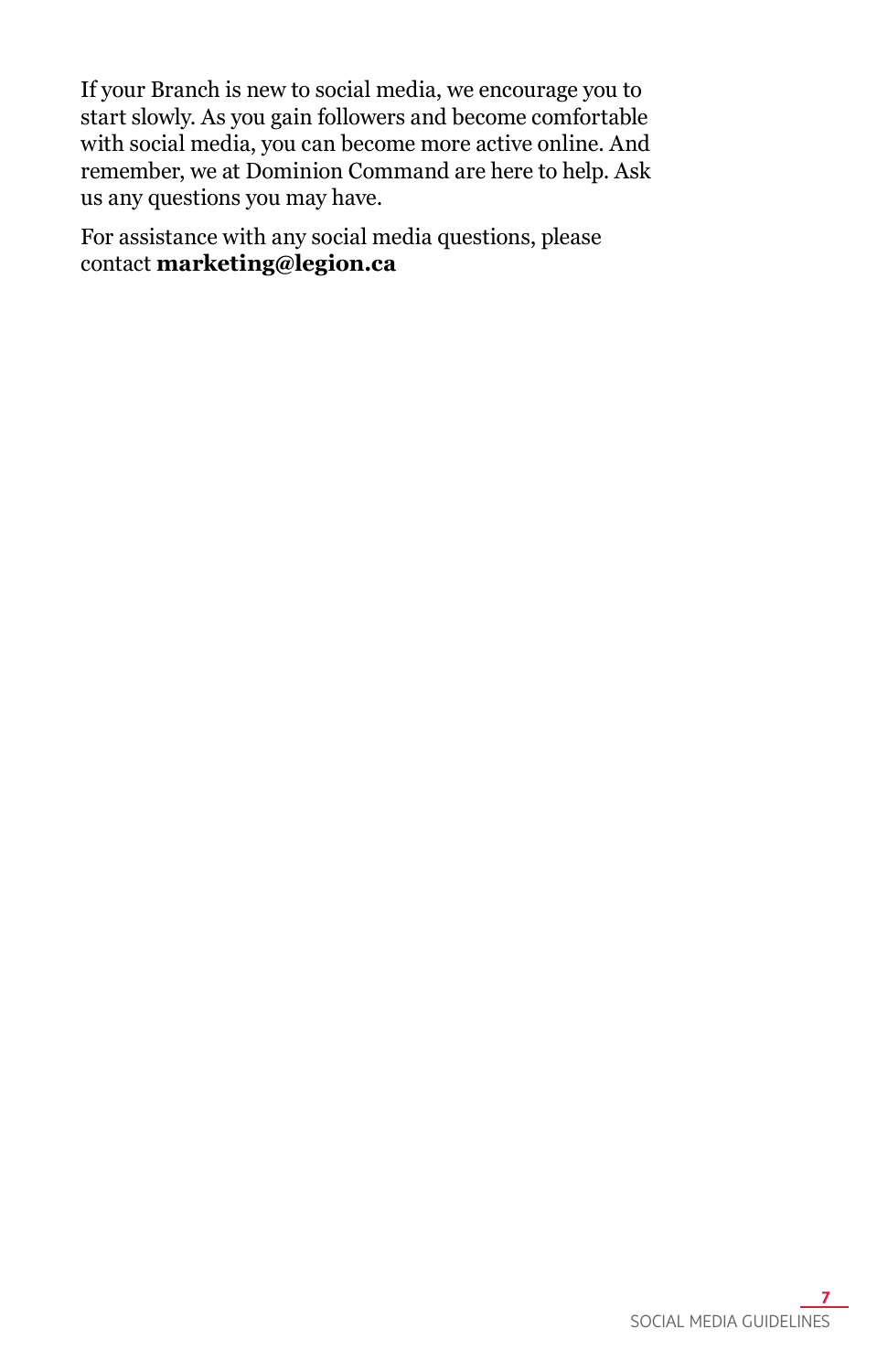# Sample Social Media Policy

Dominion Command encourages Commands and Branches to implement an internal social media policy to provide direction around member/employee use of online communications. The policy encourages those who use social media on behalf of the Branch to enhance the organization's brand and objectives, and abide by a set of expectations around appropriate online behavior. The following is a sample policy that can be adapted for your needs.

#### **SAMPLE SOCIAL MEDIA POLICY**

Legion members and employees can have a significant and positive impact on growing the Legion's online brand. Together we can spread the word on the Legion's mission, activities, membership benefits, and impact in the community, and work together to reach a wider audience.

#### **Follow the 2 S's to Grow Your Legion**

Our members and employees are Ambassadors of the Legion, and we support and encourage you to share your pride and support of Legion activities through your online networks. Follow these 2 S's to share your pride and support!

- **1. Share your pride.** We are proud of our Legion, our members, and our successes! Follow the Legion online through **[Facebook](http://www.facebook.com/CanadianLegion)**, **[Twitter](http://twitter.com/RCL_DC)**, **[YouTube](http://www.youtube.com/RCLDominionCommand)** and **[Flickr](http://www.flickr.com/photos/royalcanadianlegion/sets/)**, and share our posts with your family, friends and followers.
- **2. Support your Legion.** There is strength and power in numbers and the Legion needs all the support we can get to help Canadian Veterans, their families, and our communities. We encourage all members and employees to show your support of the Legion through your online network and ask your followers to get involved, become a member, and show their support for our Veterans.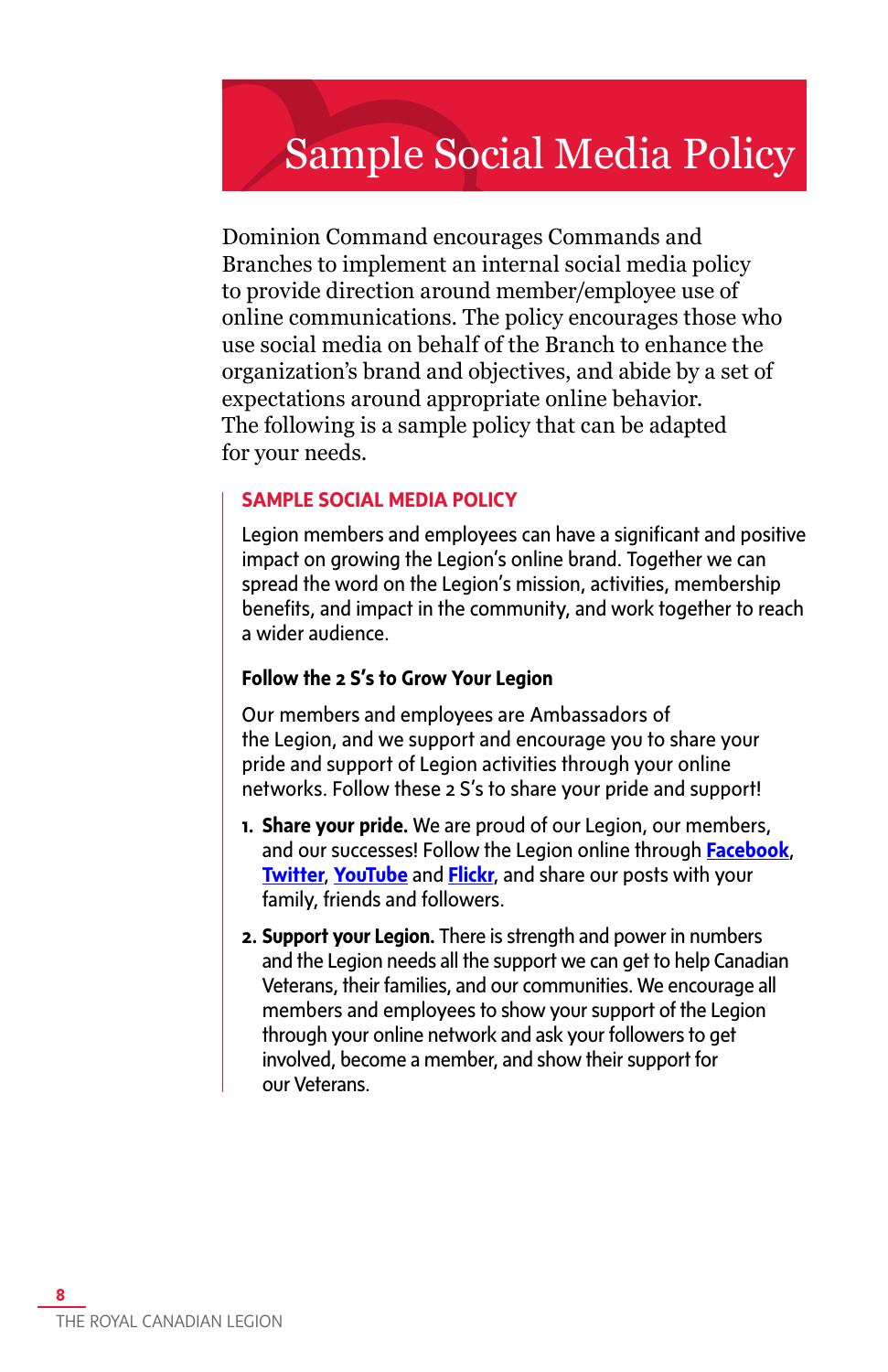#### **Abide by the 4 R's of Appropriate Behaviour in Social Media**

The 4 R's were developed to help protect the member or employee, ensure comments will not expose the organization to legal problems or embarrassment, and offer guidelines to contributing to a positive online experience.

- **1. Represent yourself.** Be honest and transparent. If posting information about the Legion through your online network, identify yourself as a Legion member or employee and make it clear the opinions expressed are yours and do not represent the official views of the Legion.
- **2. Responsibility.** Make sure that what you're saying is factually correct (don't say anything contradictory to the Legion's website or our stated positions). If you see misrepresentations made about the Legion in the media, you may point that out. Always do so with respect and with the facts. Don't provide confidential information such as unpublished details on current or future Legion projects. Don't violate copyright laws or confidentiality policies.
- **3. Respect.** What you say online is a permanent record, so don't say anything online you wouldn't feel comfortable saying to the whole organization. Use your best judgement, be considerate of privacy concerns, and be sensitive around topics that may be considered objectionable or inflammatory. Use reasonable etiquette, the same as you would offline, and avoid engaging in online arguments.
- **4. Restraint.** Before you hit that send button, pause and reread. If you wouldn't want that particular thought forever associated with your name, or if you think there could be negative consequences from your post, don't post it.

There is strength and power in numbers. When it comes to social media, the viral nature of information sharing online is an effective and powerful way to reach a vast audience. When we use social media well, the positive impact can be enormous.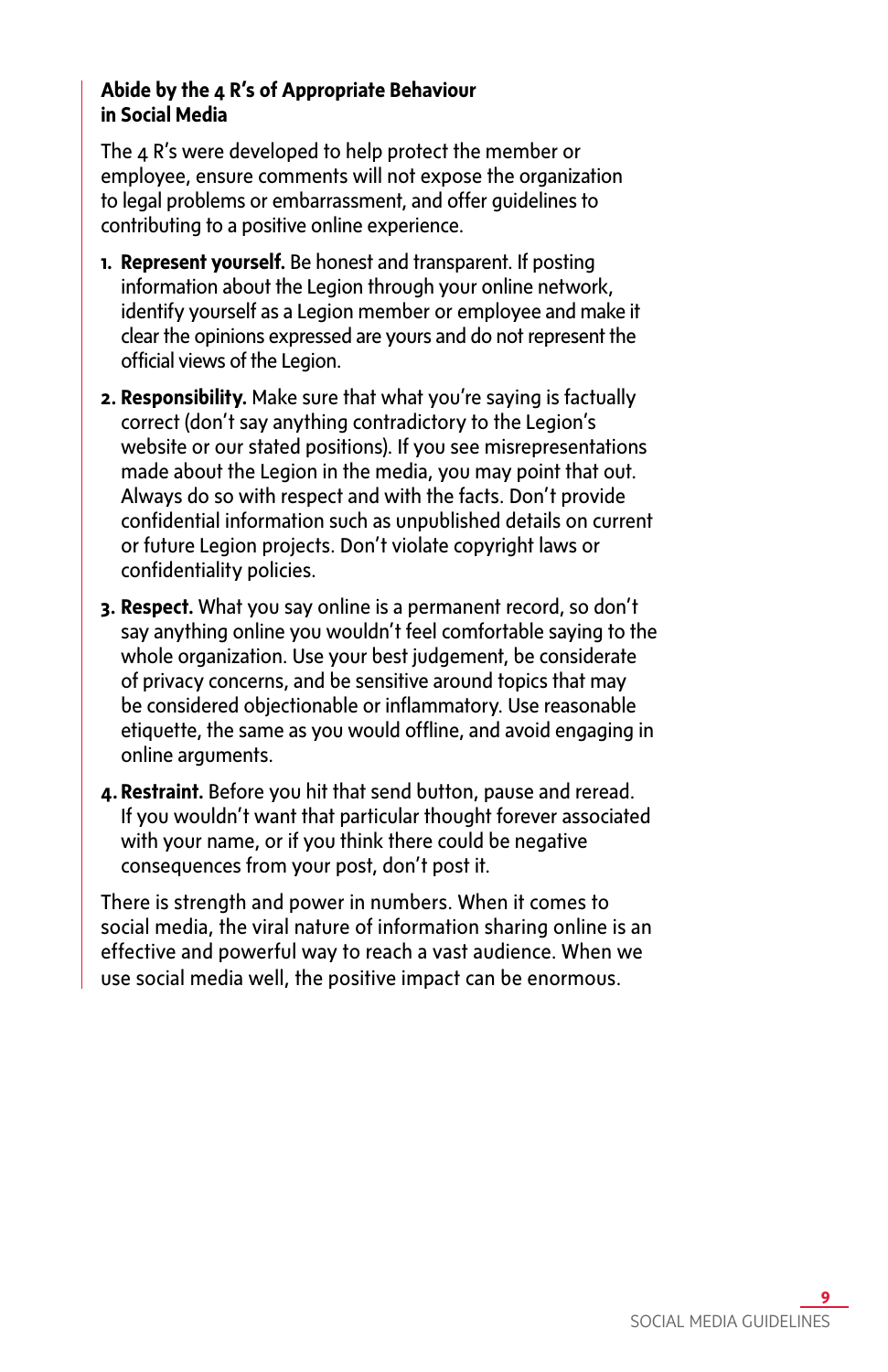

### **CREATE YOUR FACEBOOK ACCOUNT**

Creating a Facebook page for your Command or Branch is an effective way to share information with a wider audience and engage your followers in relevant news, events and activities.

Dominion Command suggests Commands and Branches create a Facebook "page" rather than a "group". Pages are designed for organizations who want to interact with their fans or members without having them connected to a personal account. Pages also allow other pages and organizations to follow and share their posts. Groups on the other hand are designed to come from an individual. When you post something as a group administrator, it appears to be coming from you and is attached to your personal profile. For more information around the difference between pages and groups, visit: **[www.facebook.com/](http://www.facebook.com/help/155275634539412) [help/155275634539412](http://www.facebook.com/help/155275634539412)**.

Follow these instructions to create a page: **ht[tps://www.](https://www.facebook.com/business/products/pages) [facebook.com/business/products/pages](https://www.facebook.com/business/products/pages)**.

#### **TIPS FOR BUILDING YOUR FACEBOOK PAGE**

Large organizations such as the Legion can use social media to support and grow the organization's brand.

- When selecting your page type, choose "Company, Organization or Institution", and then select "Non-Profit Organization" from the drop down list. We strongly suggest you do not use "bar/club" as your company type, as this does not reflect our organization's mission or brand.
- For your branch name we suggest the following naming convention: *Legion* (*insert branch name*) *Branch #* (*insert number*) (*insert city*). Having the words 'Legion' and your city in the name helps when someone is searching for your branch on Facebook.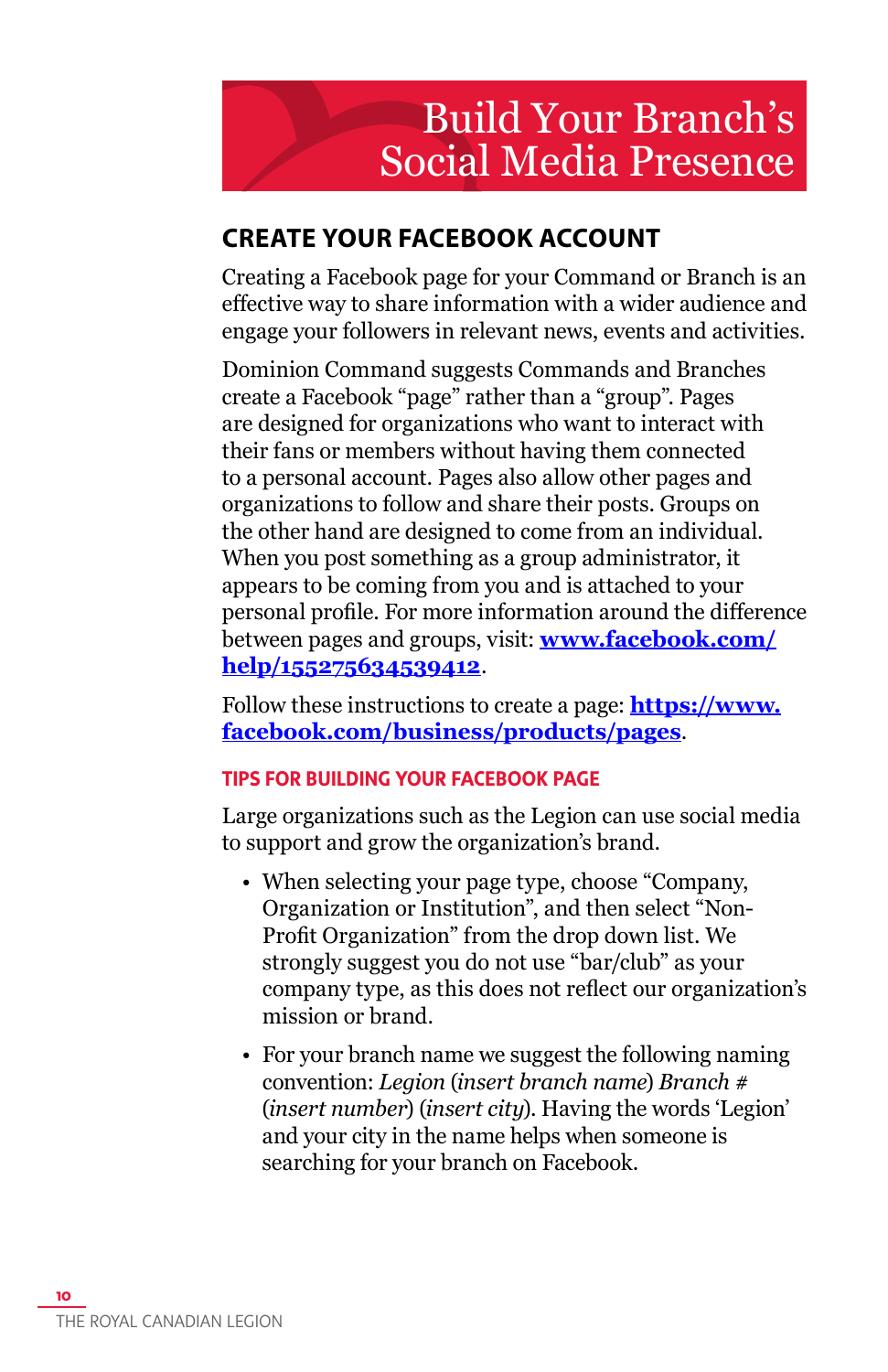- Fill in your page "About' section as completely as possible. In addition to information about your Command or Branch, you may wish to include general information on the Legion. You can use the Dominion Command About page as a guide: **[https://www.](https://www.facebook.com/CanadianLegion/info) [facebook.com/CanadianLegion/info](https://www.facebook.com/CanadianLegion/info)**.
- Update your Facebook page URL to a memorable, branded URL. We suggest you include the word Legion and your city (or province if a Provincial Command) in the URL.
- You have the option to link to a website. If you do not have a Command or Branch website, link your Facebook page to the **[www.legion.ca](http://www.legion.ca/)** website

Facebook pages allow you to identify a number of 'page administrators' who can post content, remove content and administer the page. We recommend your Command or Branch chooses at least two "Managers" for your page, so if one Manager leaves the Branch or is no longer looking after the Facebook page, the other can transfer that person's Admin privileges to another person.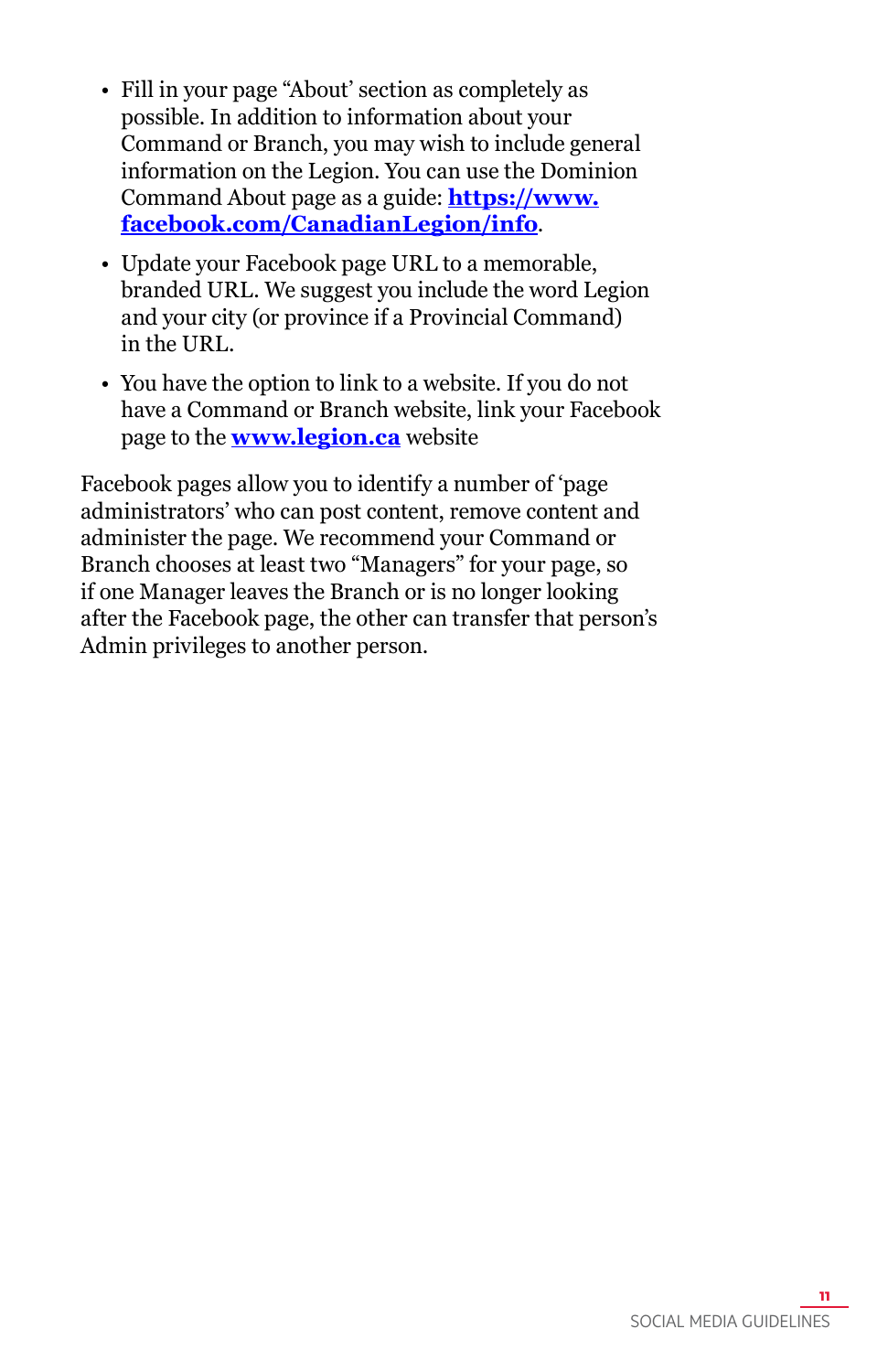### **BUILD YOUR TWITTER ACCOUNT**

Twitter offers a wonderful opportunity to share short, targeted messages, photos and website links with a huge and diverse audience.

Follow these instructions to create an account: **[https://](https://support.twitter.com/articles/100990) [support.twitter.com/articles/100990](https://support.twitter.com/articles/100990)**.

To sign up on Twitter, you must use an email account. We recommend you use an email account that more than one person in your Command or Branch has access to. This will ensure continued access to the account, regardless of who is responsible for updating it.

#### **TIPS FOR BUILDING YOUR TWITTER PROFILE**

To align your Twitter account with the Legion brand, follow these guidelines:

- Your Twitter user name may only have up to 15 characters. We suggest choosing a name with a combination of your Command or Branch name or number, your city, and/or the word Legion. For example: @LegionABNWT OR @CentennialBr285 OR @RCLCentennial OR @LegionCalgary.
- If you do not have a Command or Branch website or Facebook page, link your Twitter page to the **[www.legion.ca](http://www.legion.ca/)** website.
- Your Twitter "About" section can contain up to 160 characters. Include a description of your services and activities, or use a more generic description of the Legion. You can use the Dominion Command Twitter description as a guide: **[https://twitter.com](https://twitter.com/RoyalCdnLegion)/ RoyalCdnLegion**.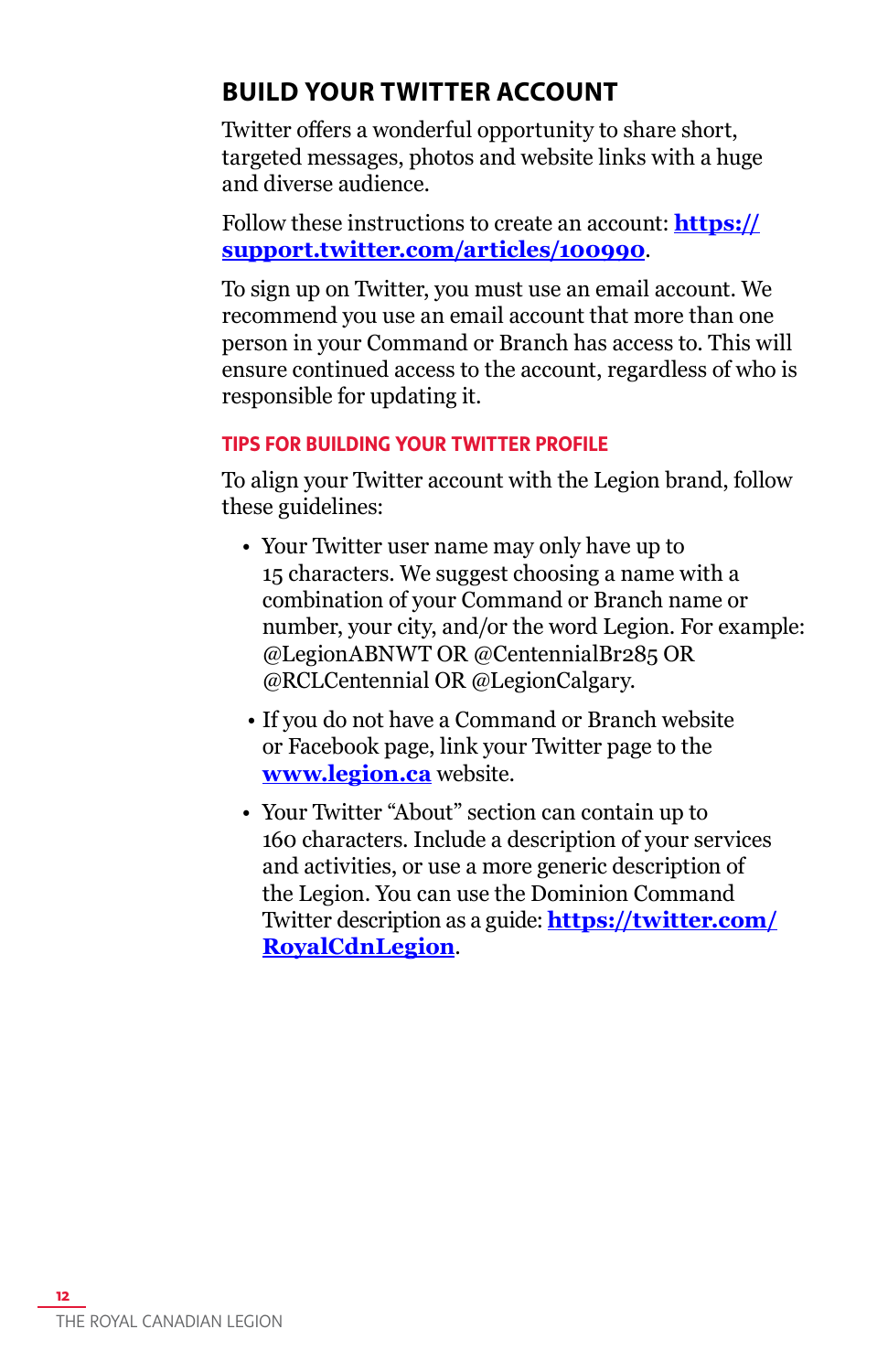# Creating Engaging Content

One of the most important tasks in social media is developing and sharing engaging content with your followers. Producing great social media content for your Command or Branch can be a trial and error process. Try different types of content and messaging, and learn what is producing the most engagement from your audience.

Below are some of common types of posts Commands and Branches might produce through social media.

| <b>CONTENT TYPE</b>                                        | <b>ATTRIBUTES</b>                                                                                                                                                                                                                                                                                   |
|------------------------------------------------------------|-----------------------------------------------------------------------------------------------------------------------------------------------------------------------------------------------------------------------------------------------------------------------------------------------------|
| <b>Promotion</b><br>of services.<br>programs<br>and events | The services the Legion provides to Veterans, and the<br>programs Branches offer to members are the driving<br>force behind what we do, and often the reason why<br>people become members in the first place.                                                                                       |
|                                                            | Promote the services you offer to Veterans, and<br>the good work you do in your community. Where<br>possible, share personal stories from individuals and<br>organizations that benefited from your services.                                                                                       |
|                                                            | Promote upcoming Branch activities, events and<br>volunteer opportunities that are open to members or<br>the public. The more active your Branch is, the more<br>the community will get involved. Post photos of your<br>activities and tell your followers how things went.                        |
| <b>Sharing Legion</b><br>articles                          | If your Branch writes articles or news releases, post<br>your articles on social media. It's a great way to share<br>your articles with a wider audience. Keep your members<br>in the loop on wider Legion news.<br>Share national Legion news with your fans by following                          |
|                                                            | and sharing Provincial and Dominion Command posts<br>and updates.                                                                                                                                                                                                                                   |
| <b>Engagement</b>                                          | Social media is a great way to stay in touch and<br>engage your current member base. Ask your members<br>questions about what they'd like to see at the Branch.<br>Encourage them to comment on discussion topics or<br>share your posts. Ask members to post their photos<br>of Legion activities. |

**13**

Ï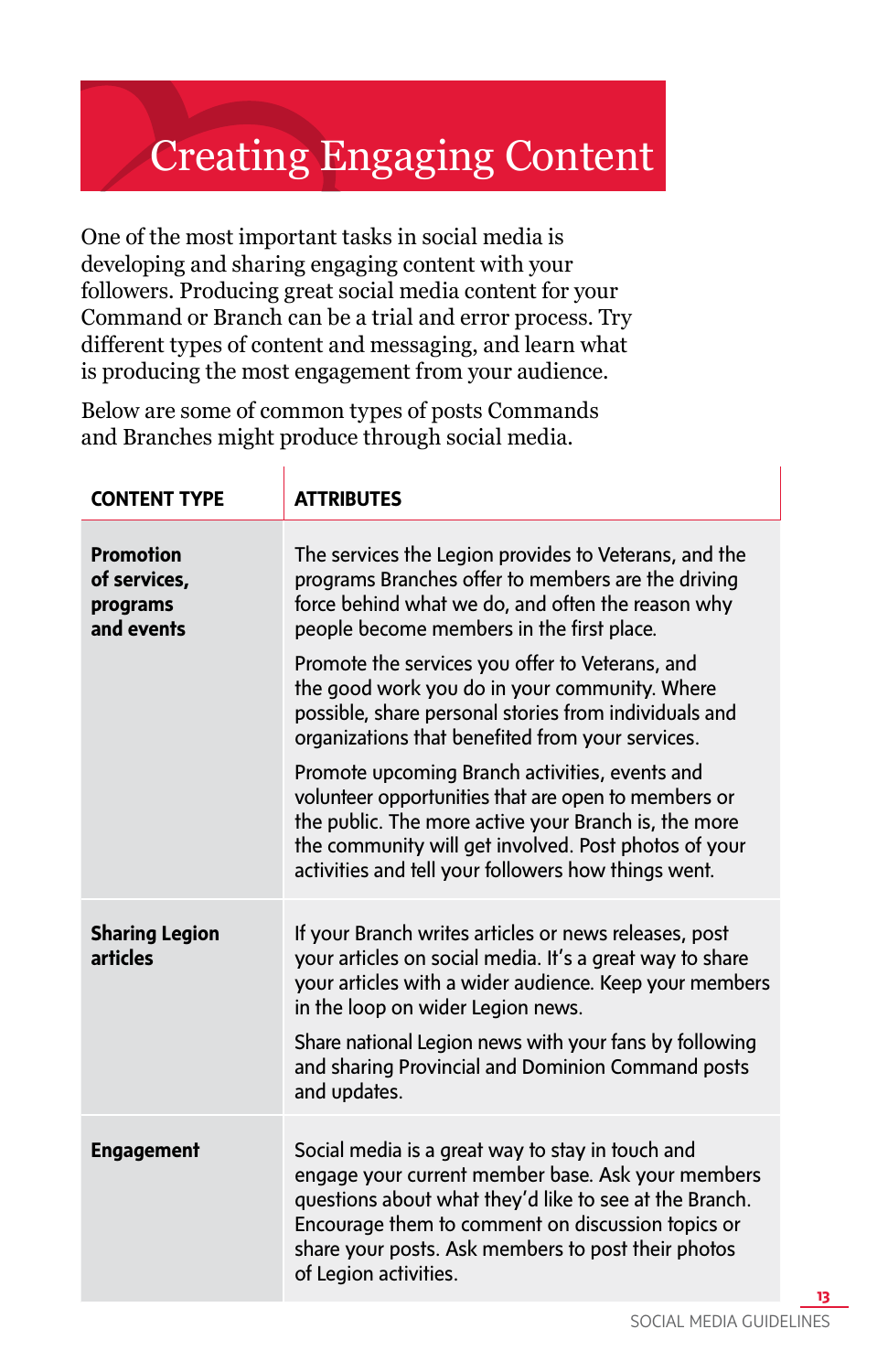| Engagement, cont'd                              | Encourage your followers to use your Facebook<br>or Twitter page as another way for people to<br>communicate with the Branch (just be sure to<br>monitor your page frequently and respond to<br>questions promptly).                                                                                                                                                            |  |
|-------------------------------------------------|---------------------------------------------------------------------------------------------------------------------------------------------------------------------------------------------------------------------------------------------------------------------------------------------------------------------------------------------------------------------------------|--|
|                                                 | Posting questions and discussion topics are,<br>by nature, engaging to fans. Consider posting<br>discussion topics around Veteran issues, Branch<br>initiatives and community news.                                                                                                                                                                                             |  |
|                                                 | Listen to your online fans to gain a better perspective<br>of how your Branch can best serve Veterans, your<br>community and your members.                                                                                                                                                                                                                                      |  |
| <b>News Stories</b>                             | Share, comment on and link to local or national news<br>that is relevant to your members and followers.<br>Your Command or Branch has the opportunity to be<br>recognized by the community as a primary source for<br>Veteran and community news.                                                                                                                               |  |
| <b>Fundraising</b><br>and member<br>recruitment | Although the primary goal of social media should not<br>be fundraising or recruitment, Branches nevertheless<br>shouldn't be afraid of reminding fans and followers<br>of the benefits they bring, and in turn, asking for new<br>members or donations. Be sure to highlight what their<br>contributions provide and show examples of their<br>membership or donations at work. |  |
| <b>Affiliated</b><br>organizations              | Sharing important, engaging and relevant messages<br>from like-minded, credible organizations is a great<br>way to promote a common message. Start following<br>organizations with similar interests to the Legion<br>through social media, and share their messages<br>where appropriate.                                                                                      |  |

Follow and share National Legion messages from the Dominion Command Facebook and Twitter accounts.

**[facebook.com/CanadianLegion](http://facebook.com/CanadianLegion) [twitter.com/RoyalCdnLegion](http://twitter.com/RoyalCdnLegion)**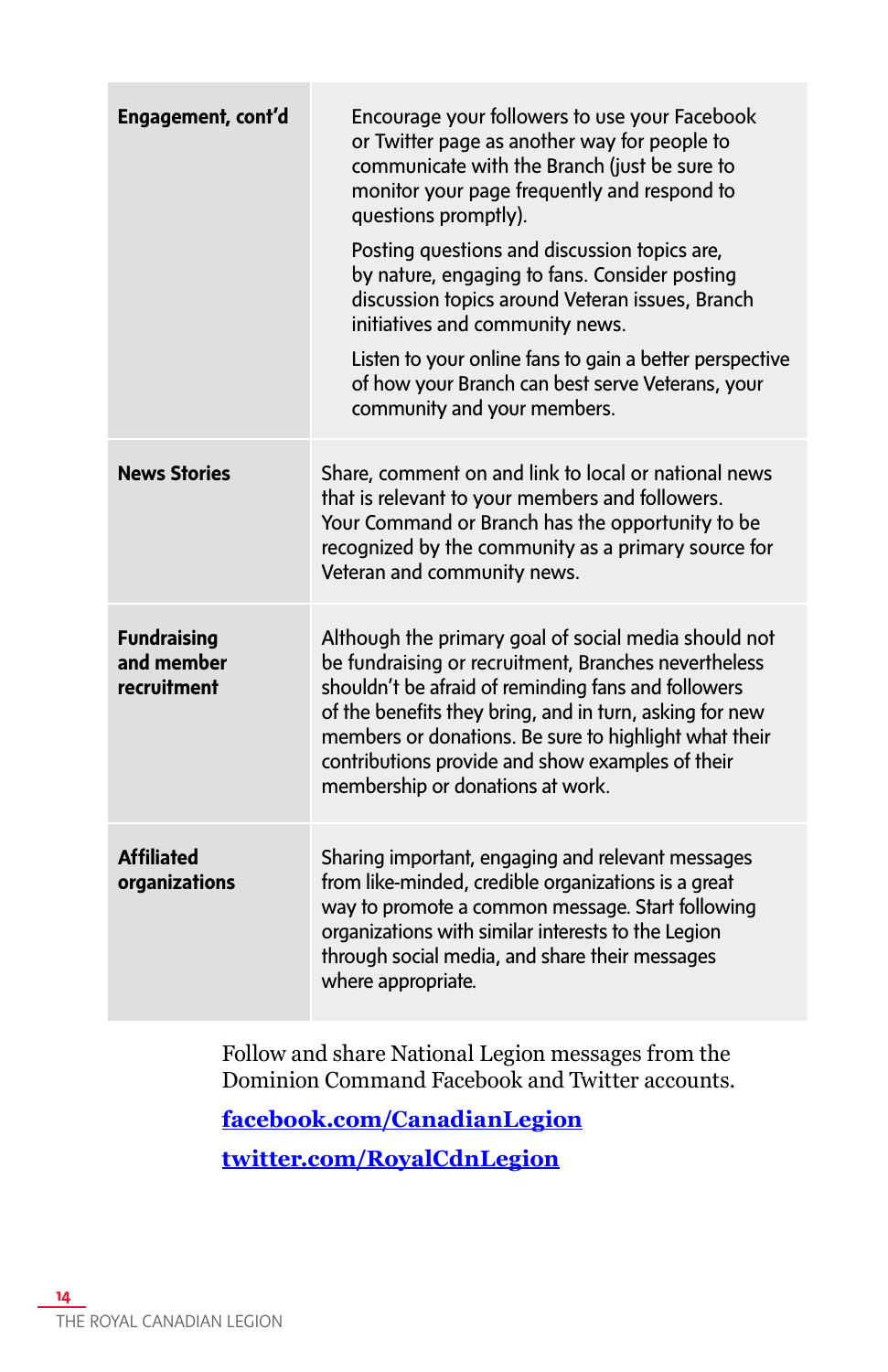When posting content through social media, it's wise to follow expectations established in online communities. Below is a quick tip sheet of do's and don'ts when managing your social media content.

| <b>SOCIAL MEDIA CONTENT DO'S</b>                                                                                                                                                                                                                                                                                                                                                                                                                                                                                                                                                                                                                                    | <b>SOCIAL MEDIA CONTENT DON'TS</b>                                                                                                                                                                                                                                                                                                                                                                                                                                                                                                                                                                                                                                                                                                                                                                                                                                                                                                                                   |
|---------------------------------------------------------------------------------------------------------------------------------------------------------------------------------------------------------------------------------------------------------------------------------------------------------------------------------------------------------------------------------------------------------------------------------------------------------------------------------------------------------------------------------------------------------------------------------------------------------------------------------------------------------------------|----------------------------------------------------------------------------------------------------------------------------------------------------------------------------------------------------------------------------------------------------------------------------------------------------------------------------------------------------------------------------------------------------------------------------------------------------------------------------------------------------------------------------------------------------------------------------------------------------------------------------------------------------------------------------------------------------------------------------------------------------------------------------------------------------------------------------------------------------------------------------------------------------------------------------------------------------------------------|
| Be personable, transparent,<br>and authentic.<br>Be relevant and informative.<br>Post content about timely topics.<br>Post a variety of content types<br>(see above).<br>Include photos or web links where<br>possible. People are more likely to<br>read a post with a picture or link.<br><b>Establish online routines to create</b><br>consistency and continuity. You may<br>wish to create routines such as posting<br>discussion topics on a certain day<br>something for your fans to look<br>forward to.<br>Try to post daily, or a few days per<br>week. If you go too long without an<br>update, you may lose credibility and,<br>in turn, your audience. | Don't use social media as a one-way<br>broadcast platform. Use it to engage<br>and converse with your audience.<br>Don't neglect replies and com-<br>ments. Respond to tweets, men-<br>tions, and comments in your social<br>media space. If you feel a comment<br>is not an issue you can resolve<br>online, don't hesitate to transfer<br>the conversation to a private space<br>by providing the follower with the<br>phone number, email, or other<br>contact details. See page 14 for<br>quidelines on managing<br>negative comments.<br>Don't be a parrot. Repetitive content<br>is one of the top reasons people<br>choose to stop following online.<br>Short updates are the best way to<br>inform your audience without over-<br>loading them. Avoid posting too<br>often multiple messages back to<br>back are another key reason people<br>stop following. Aim for approxi-<br>mately 1-5 posts/week on Facebook,<br>and 1-5 posts/day on Twitter (spread |
|                                                                                                                                                                                                                                                                                                                                                                                                                                                                                                                                                                                                                                                                     | throughout the day).                                                                                                                                                                                                                                                                                                                                                                                                                                                                                                                                                                                                                                                                                                                                                                                                                                                                                                                                                 |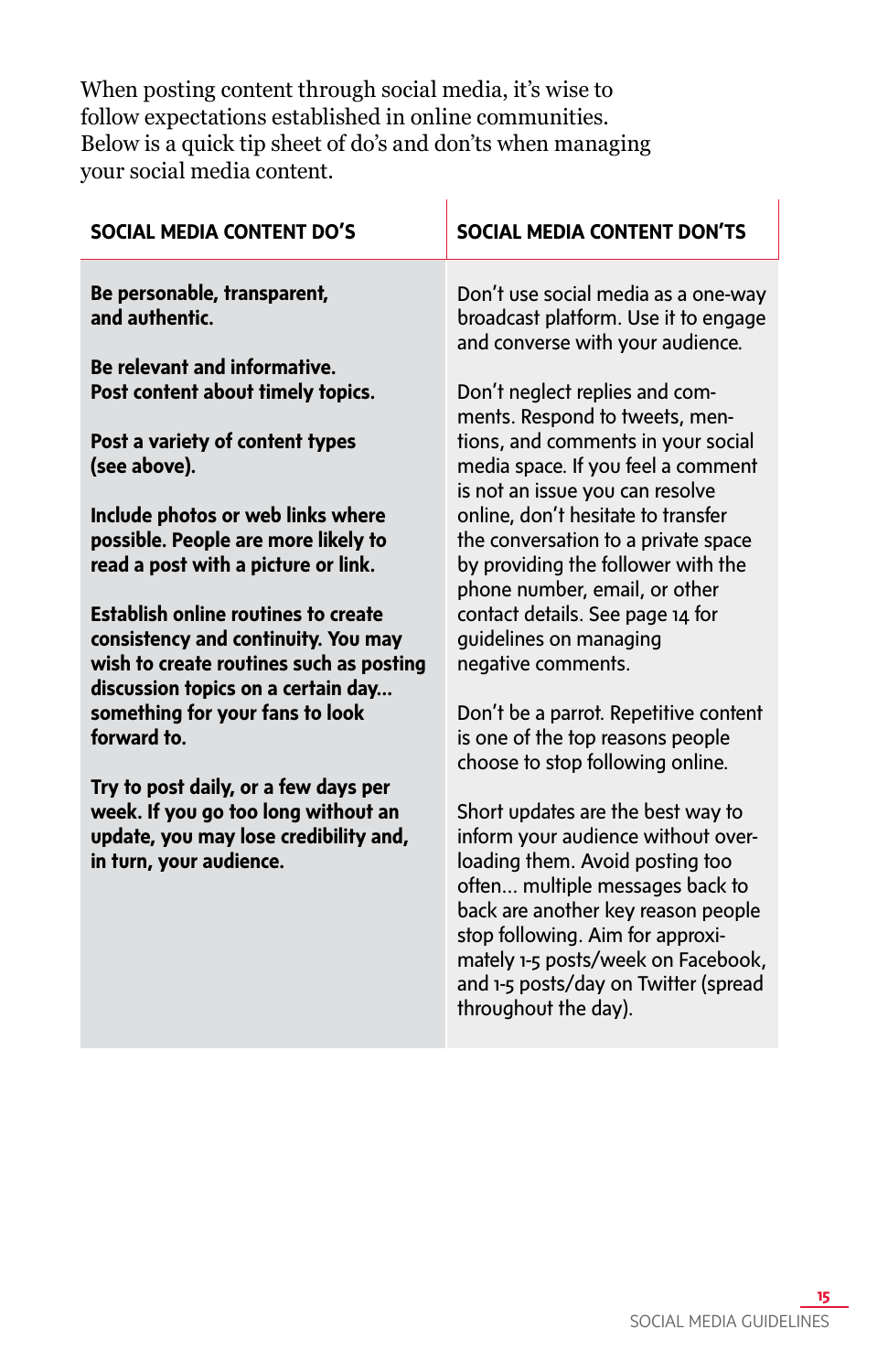## Sharing Provincial and Branch Updates Through Dominion Command

Dominion Command maintains an online presence through our website, and through **[Facebook](http://www.facebook.com/CanadianLegion)**, **[Twitter](http://twitter.com/RCL_DC)**, **[YouTube](http://www.youtube.com/RCLDominionCommand)** and **[Flickr](http://www.flickr.com/photos/royalcanadianlegion/sets/)**. We share Legion and Veteran news that would be of interest on a national level, and use social media to engage our target audiences.

While Dominion Command focuses its messaging and content on national level issues and interests, we encourage Provincial Commands and Branches to bring to our attention Command or Branch activities that we may share to a national audience. Topics that may be considered for sharing include:

- Provincial Command or Branch initiatives that would be of interest on a national level.
- Significant support to national organizations, or large donations (over \$10,000) to veteran initiatives.
- Web links to Branch articles on significant member contributions.
- Web links to Branch articles on the impact a Branch made on a Veteran's life.

To submit a suggested inclusion on Dominion Command's social media platforms, please send a description of the initiative (with URL link if available) to the Marketing Department at Dominion Command at **[marketing@legion.ca](mailto:marketing@legion.ca)**.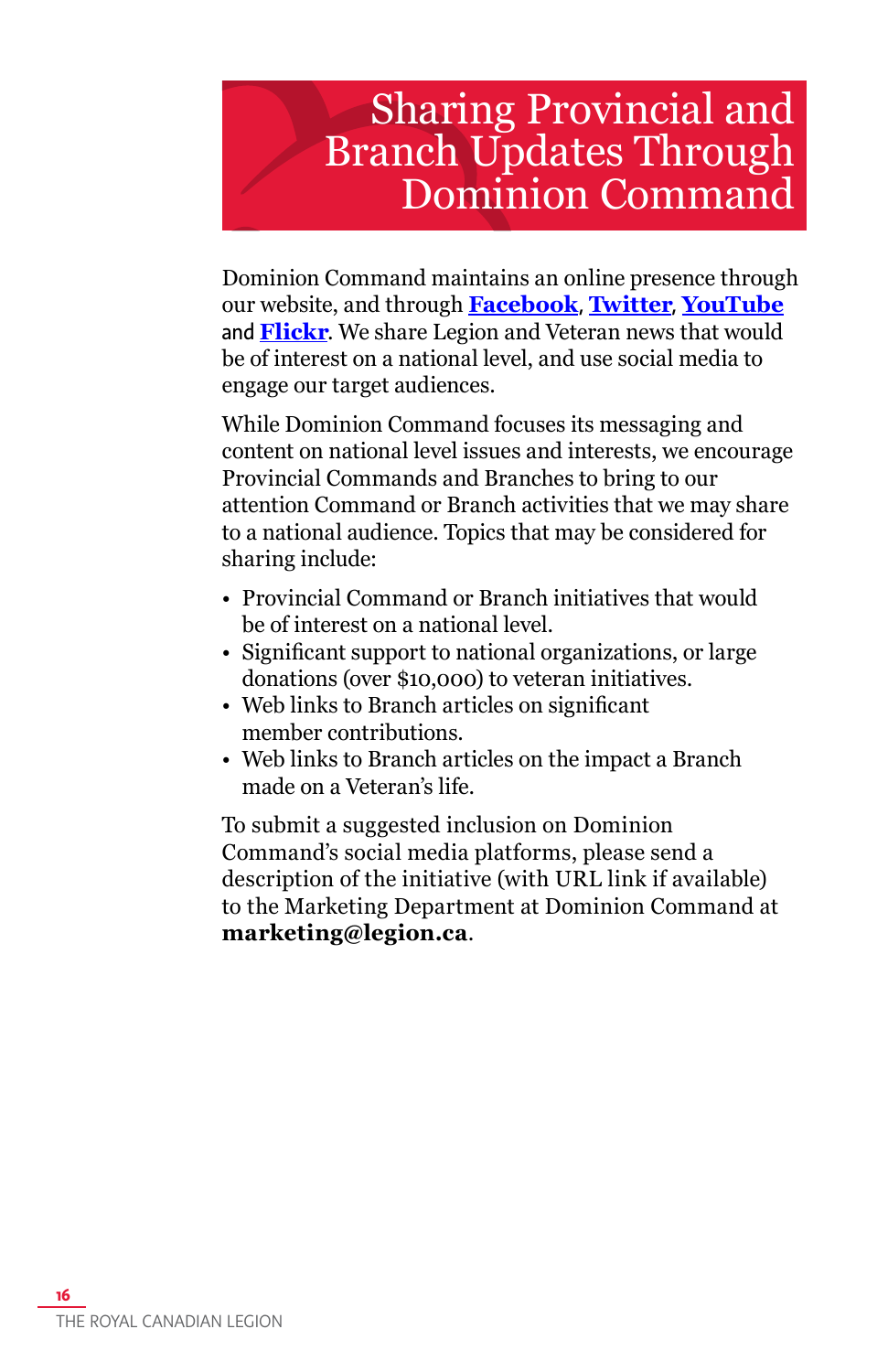## Managing Negative Comments on Social Media

The Legion supports and advocates for Veterans. At times, issues around Veterans can become controversial, bringing together differing and sometimes conflicting views from government agencies, Veterans organizations, Veterans and their families, and the Canadian public. This can result in negative comments or feedback on our social media platforms. Negative comments offer an opportunity to resolve an issue, fix an error, or educate the audience on the Legion's position.

### **COMMUNITY GUIDELINES FOR FACEBOOK**

To support your Command's or Branch's efforts in maintaining a positive online experience for your Facebook fans, we recommend you set Community Guidelines. These are a set of 'rules' for your online community, and outlines the conditions in which a comment may be deleted. Below is an example, adapted from the Community Guidelines from Dominion Command's Facebook page: (posted on the 'About' page, under the 'Products' section so that they are always visible). Adapt as needed. www.facebook.com/canadianlegion

Thank you for being a part of the Legion's Facebook community! The Royal Canadian Legion Branch ### Facebook page shares information, updates, events, and discussion topics to create awareness and support around Veterans issues, and to educate our fans on Legion initiatives and membership.

We encourage all Facebook fans to actively participate in conversations on our page, including posting on our wall and sharing comments. It's important to note the views and opinions expressed by our fans are solely those of the author and do not necessarily reflect those of the Legion. While user comments are not edited for accuracy, to ensure a positive experience for the community, we may report or remove content or commentary that does not meet our posting quidelines.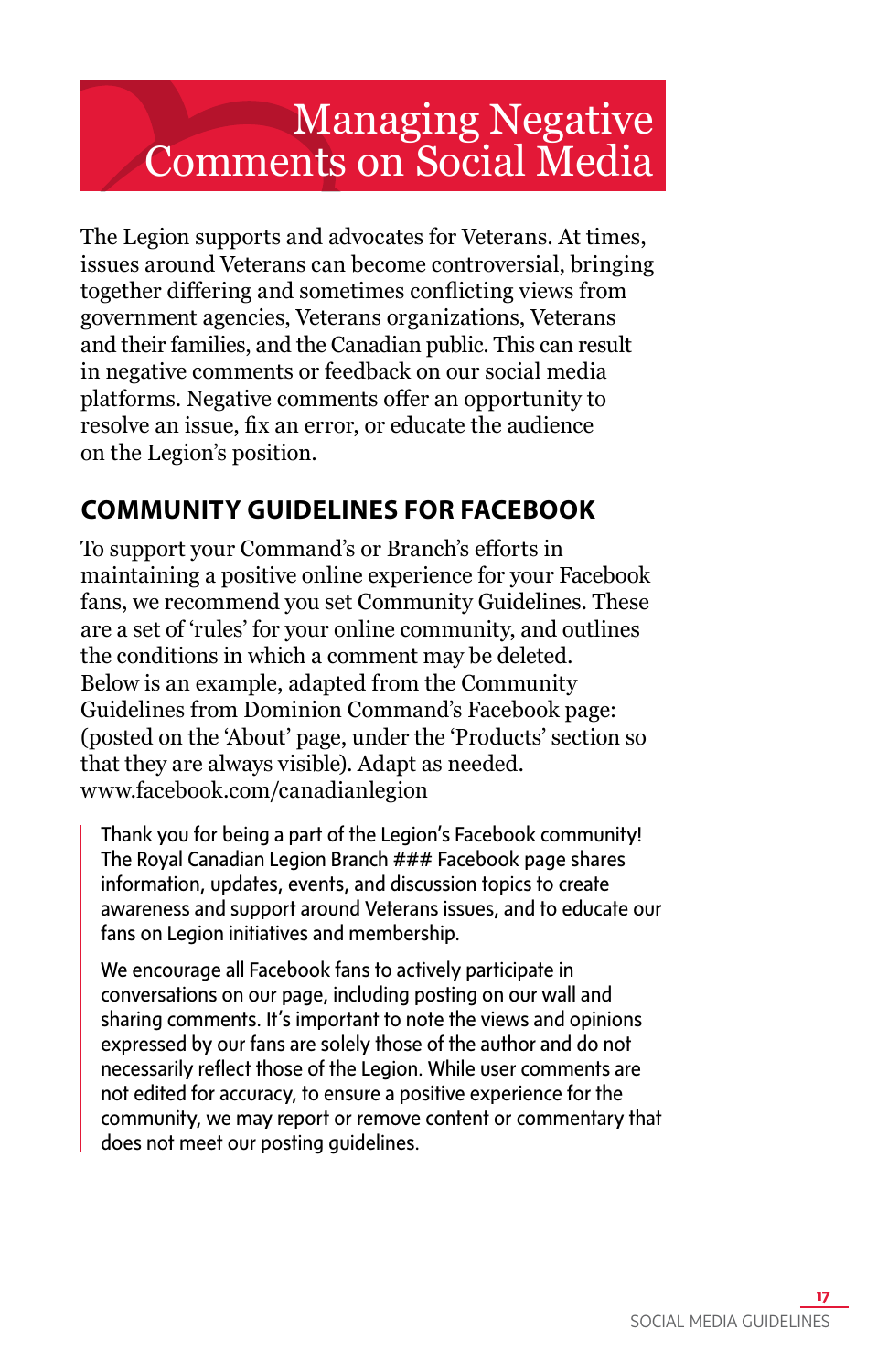#### **POSTING GUIDELINES**

We reserve the right to remove postings that:

- are abusive, defamatory, slanderous, threatening, offensive or obscene
- are in violation of another's intellectual property or privacy rights
- are in violation of any law or regulation
- are fraudulent, deceptive or misleading
- are intended to provoke arguments
- are spamming, including posting the same comment on multiple posts
- are off-topic
- are commercial solicitations or solicitation of donations
- contain surveys, contests, petitions, or unsolicited messages
- are link baiting (embedding a link in your post to draw traffic to your own site)
- contain prohibited material subject to the Facebook ['Terms of Use'](https://www.facebook.com/legal/terms).

To ensure the Legion's Facebook page remains relevant and respectful, we also reserve the right to ban individuals who consistently post messages that do not meet our guidelines.

#### **QUESTIONS?**

We welcome active discussion and questions on our page, and encourage our fans to share our page and posts with your followers. If you post a question, we will do our best to get back to you as quickly as possible or direct you to someone who can answer your question.

If you have questions or comments related to your membership status, please contact your Branch directly.

You may contact the Branch at: <insert contact information>

Thank you for participating on Branch ###'s Facebook page!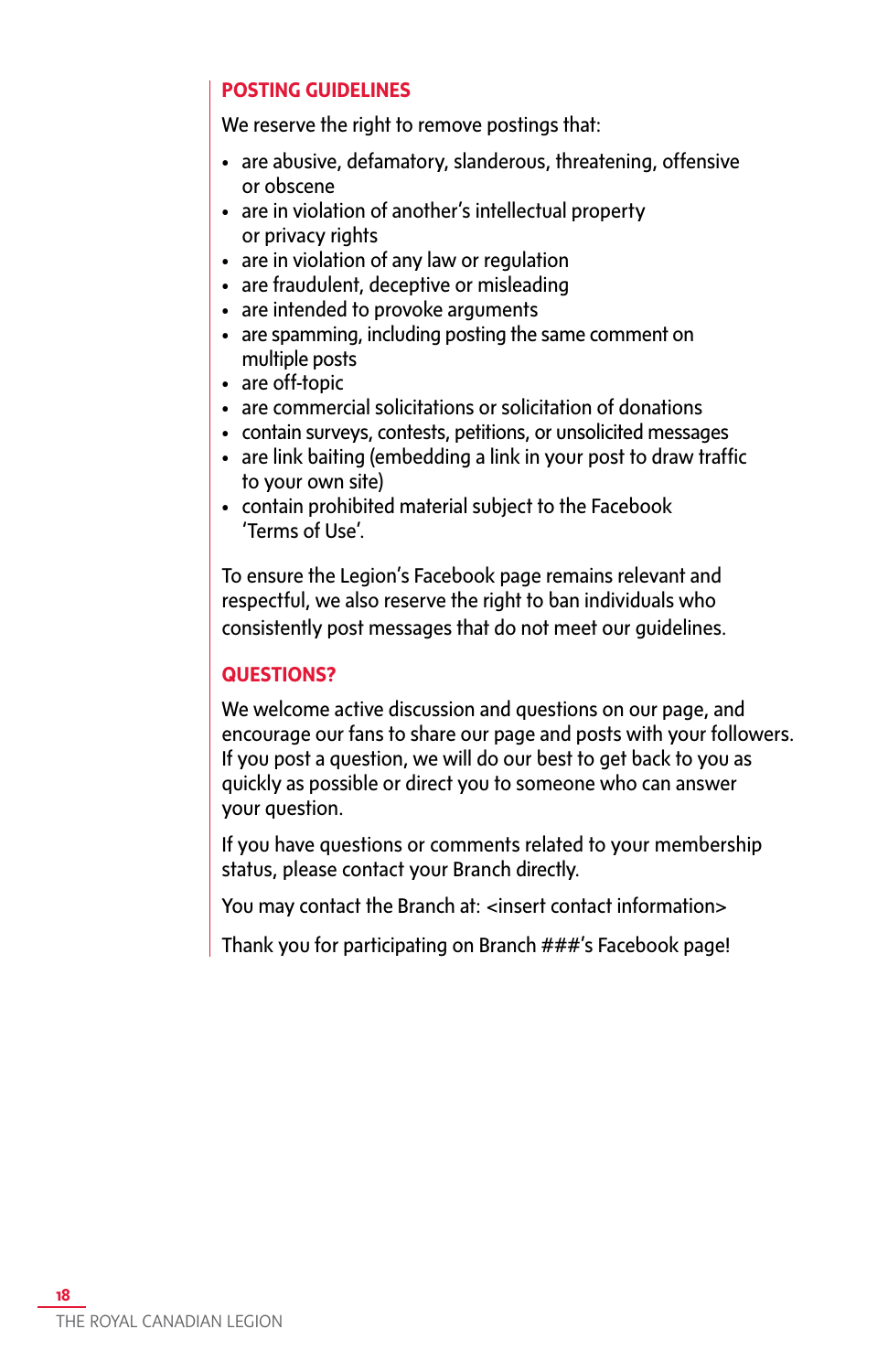### **RESPONDING TO NEGATIVE COMMENTS ON FACEBOOK**

It's important that complaints and issues your followers pose on your social media accounts are addressed where possible. A response that illustrates respect and understanding for a person's concerns will indicate your intention to rectify any problems.

In dealing with negative comments, take a step back and put yourself in the person's shoes. This can go a long way in understanding why he or she is frustrated. If the comment poses a general question or minor issue, respond to clarify or resolve the issue. If the comment is around a complicated issue, provide a short response to clarify your position, and let the person know that they can contact you directly to address their issue. If the comment addresses an experience they had with the Legion, whether or not the fault lies on our end, a simple statement saying we regret the experience they are having and will forward their complaint to the appropriate person can go a long way in keeping our members (and potential members) happy. If the comment states a negative opinion, and is not a question or asking for a response, we can acknowledge their opinion and appreciate that they care enough about Veterans to voice their views.

As a general rule, page administrators should not remove negative posts. Not everyone is going to have a glowing review of our organization. Social media users know this, and if they see nothing but positive comments, they'll assume the Legion is deleting negative posts.

There are a number of ways to respond to a negative comment:

• Respond directly to the post. Be factual, and avoid engaging in an emotionally negative discussion. This is the first and best option to use when appropriate. It allows the Legion to clarify or address a complaint and shows our fans that we are responsive and proactive. It also can offer an opportunity to educate our fans about an issue. Do not respond or engage in the emotional content of their comment. Factually address only the question or complaint, or correct a false statement or claim they made.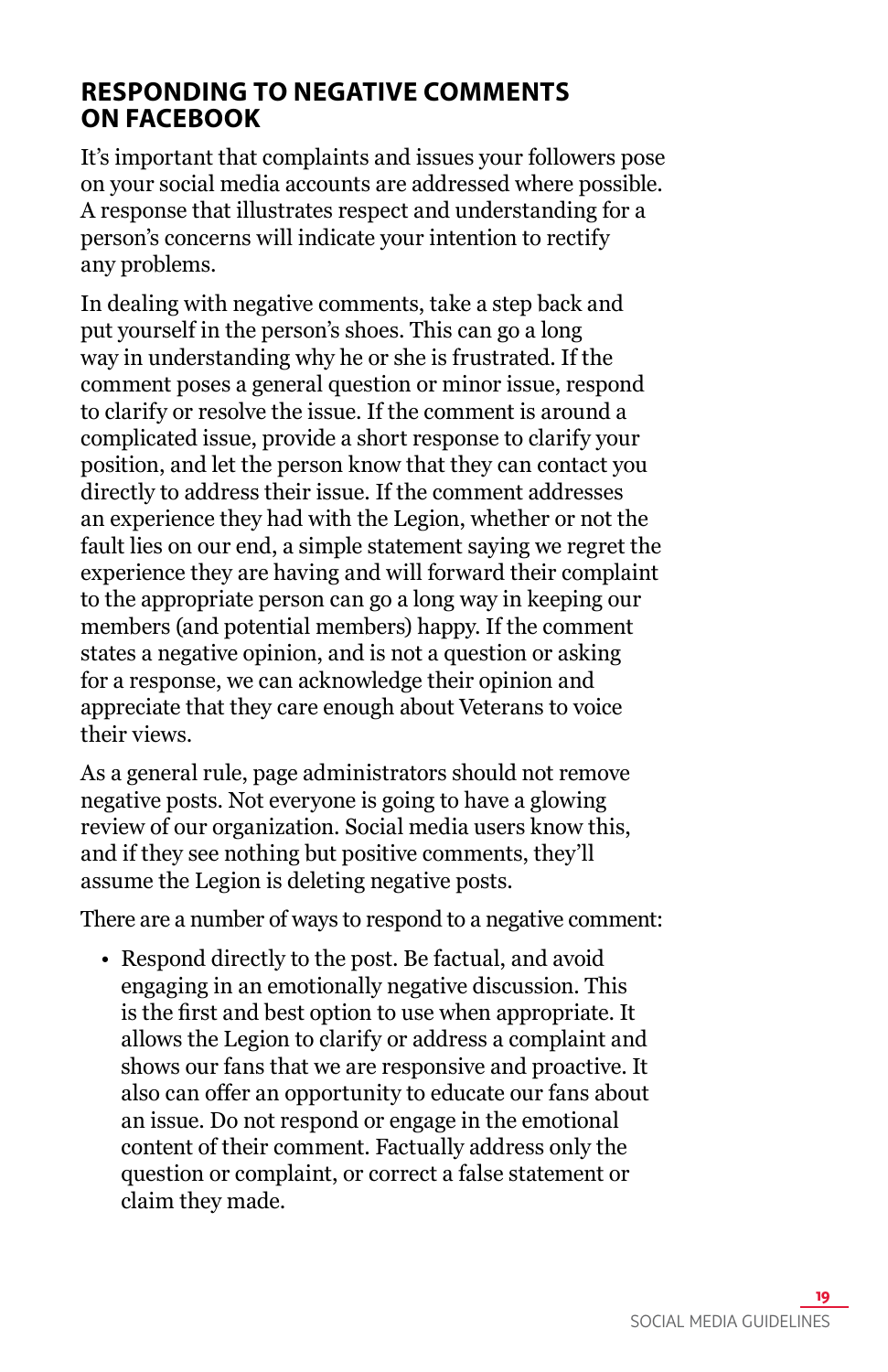- Let your fan base respond. Often your followers will be your biggest supporters and advocates.
- Respond through an email. If the person provided their contact information, we can send a direct email or phone call to address the comment in detail. You may also provide them with your Command or Branch's contact information and request they contact you to resolve the issue if it is too complicated or private in nature to be addressed online.
- Respond through a direct message. This option is only available if the person sends their comment through a direct message. Direct messages on Facebook are private and not viewable by your followers.
- Hide the post. If an attempt has been made to address a comment, yet the individual is unreceptive to your attempts or continues to post opinions, you may consider hiding the post. This allows the post to remain but hides it from most of your followers to help maintain a positive online community.
- Ban the individual. If the offended party is blatantly hostile and only active in your community to start arguments, banning the individual is a last-resort option. And anyone leveling expletives or racial slurs should be banned.

**NOTE TO BRANCHES: When a negative comment directed at or in regards to a specific Legion Branch or Provincial Command comes in through Dominion Command's social media channels, Dominion Command will acknowledge the comment and direct the individual to the Branch or Provincial Command in question, per the established chain of command. Where appropriate, complaints will follow the Complaints Appeals process of the General By-Laws.**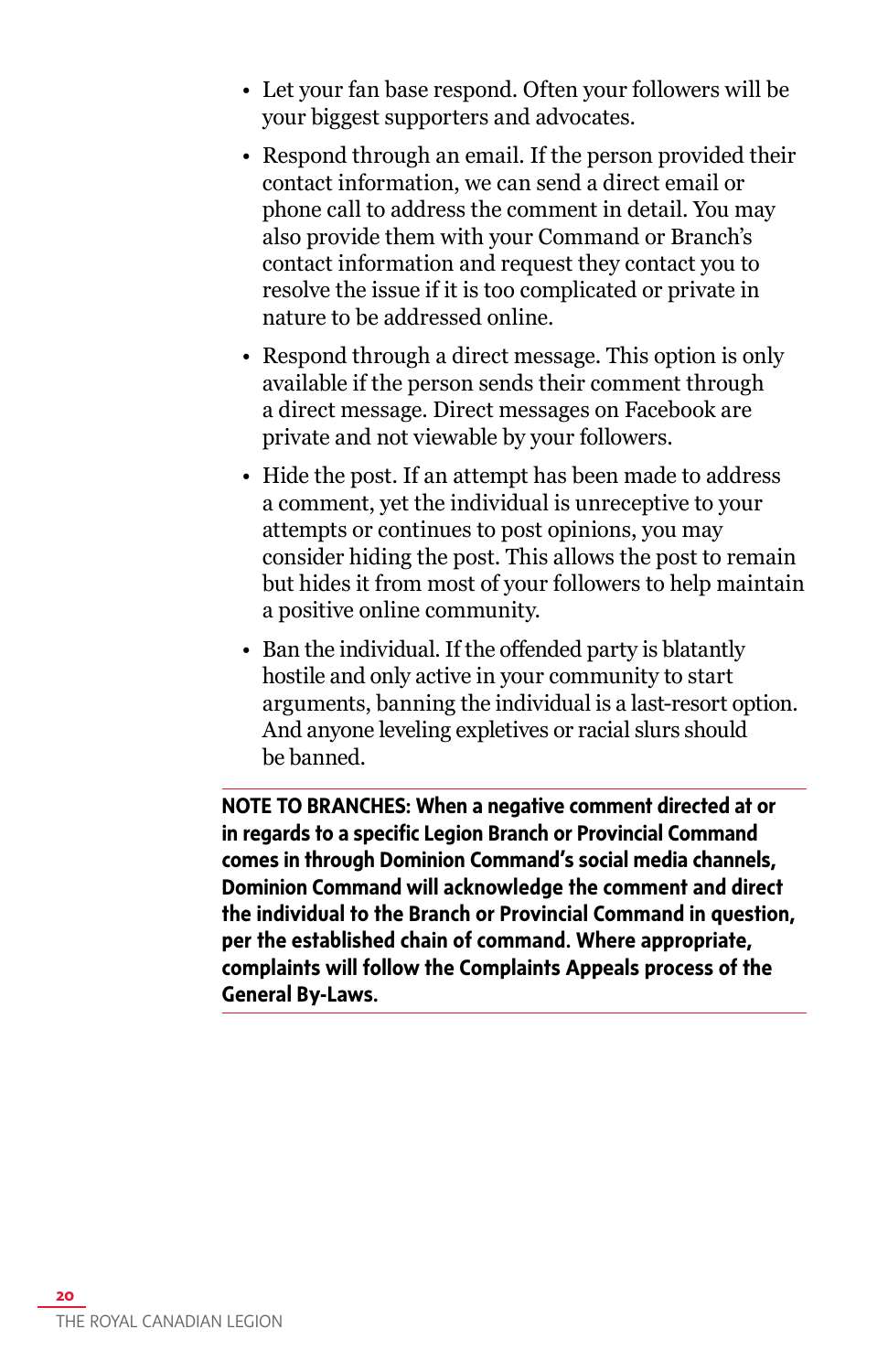# Social Media Measurement

Measuring and reporting the activity around content on social media allows your Command or Branch to better understand which content is most desired by your audience, and in the end, to produce content that is most engaging and help you reach your online goals.

The simplest way to evaluate the success of your content is to record the most engaging posts and categorize them by type of content. Keeping track of these facts over time will allow you to understand what excites your social media audience and what content to create in the future.

Below are some possible metrics to consider for Facebook and Twitter. It is helpful to track these to see change over time.

| <b>PLATFORM</b> | <b>METRICS</b>  | WHAT SHOULD YOU BE LOOKING AT?                                                             |
|-----------------|-----------------|--------------------------------------------------------------------------------------------|
| Facebook        | # of Likes      | Facebook includes metrics data on each<br>of your posts, as well as for your overall       |
|                 | <b>Comments</b> | page engagement.                                                                           |
|                 | on posts        | . For each post, track the number of likes,<br>comments, shares and organic reach a        |
|                 | <b>Shares</b>   | posting receives. These metrics will help                                                  |
|                 | on posts        | identify the types of posts that produce<br>the most engagement.                           |
|                 | Reach           | • Track the number of negative comments a                                                  |
|                 | on posts        | post receives to get a sense of the types of<br>posts that provoke debate, and to consider |
|                 | <b>Facebook</b> | topics that you may wish to address in                                                     |
|                 | <b>Insights</b> | the future.                                                                                |
|                 |                 | • Track the number of page likes for your                                                  |
|                 |                 | Facebook page to gauge increases in                                                        |
|                 |                 | followers after posts are added.                                                           |
|                 |                 | • Check your page's 'Insights' section                                                     |
|                 |                 | (available once you reach 30 followers                                                     |
|                 |                 | to your page) for more metrics:                                                            |
|                 |                 | Are there spikes in activity?                                                              |
|                 |                 | What produced those spikes?                                                                |
|                 |                 | Who is making up your audience?                                                            |
|                 |                 | What kind of content and messaging                                                         |
|                 |                 | receives the most engagement?                                                              |

**21**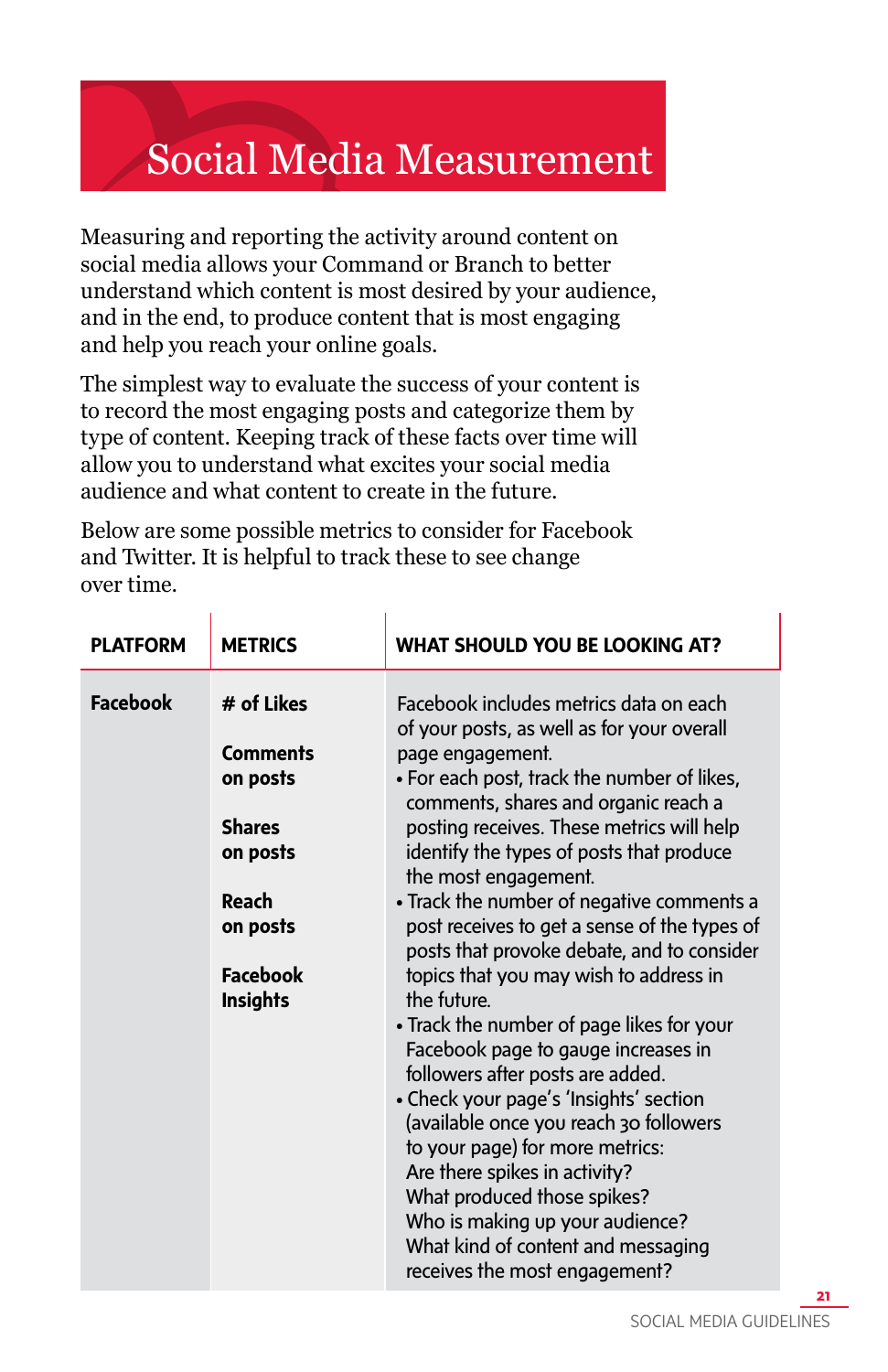| <b>PLATFORM</b> | <b>METRICS</b>                                                                    | <b>WHAT SHOULD YOU BE LOOKING AT?</b>                                                                                                                                                                                                                                                                                                                                                                                                                                                                                                                                                                                                                                                                                                                                                                                                                                                                                                                                                                                                 |
|-----------------|-----------------------------------------------------------------------------------|---------------------------------------------------------------------------------------------------------------------------------------------------------------------------------------------------------------------------------------------------------------------------------------------------------------------------------------------------------------------------------------------------------------------------------------------------------------------------------------------------------------------------------------------------------------------------------------------------------------------------------------------------------------------------------------------------------------------------------------------------------------------------------------------------------------------------------------------------------------------------------------------------------------------------------------------------------------------------------------------------------------------------------------|
| <b>Twitter</b>  | # of<br><b>Followers</b><br><b>Re-tweets</b><br><b>Mentions</b><br><b>Replies</b> | · Your profile will indicate your number<br>of followers<br>• When you click on one of your posts you<br>will see the number of re-tweets, likes<br>and replies. These indicate which types<br>of messages are most likely to be shared<br>with a wider audience.<br>• You also can track mentions (when someone<br>includes your Twitter name in their message).<br>This is a direct form of engagement, and we<br>recommend you reply to or acknowledge<br>those posts. To track mentions, click on<br>'Notifications' at the top of your page,<br>and select 'Mentions'.<br>. The number of followers you have is not<br>necessarily an indication of successful mes-<br>saging at least not at first. However, the<br>higher your number of followers, the more<br>people that are receiving your messages. It is<br>helpful to follow those who follow you, espe-<br>cially those who may share similar interests.<br>This encourages sharing of information and<br>allows you to see what your followers are<br>tweeting about. |

For more detailed analytics, use free online tools such as **[www.hootsuite.com](http://www.hootsuite.com)**.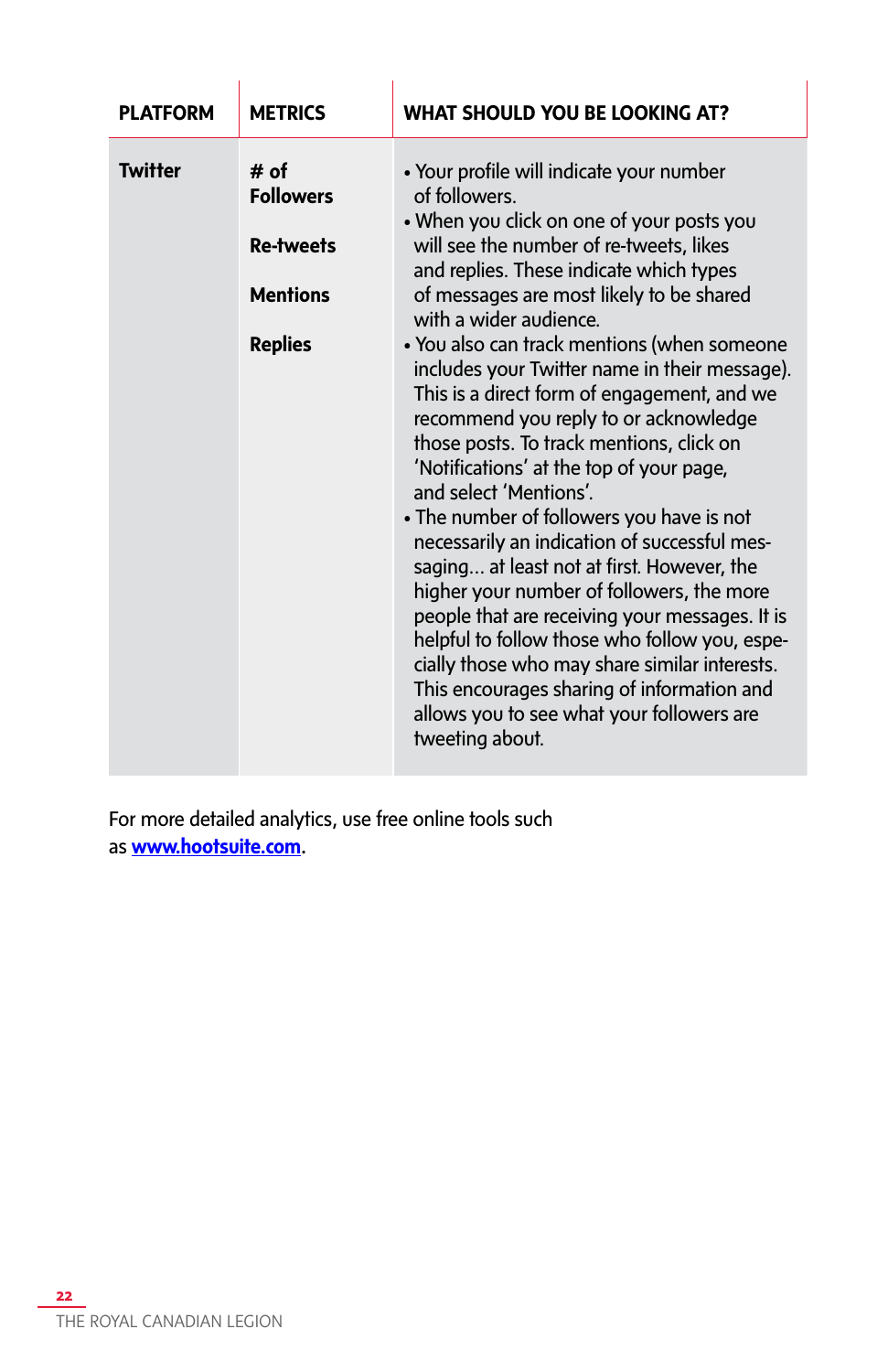# Boost your Reach on Social Media

To grow your reach and get your message out to a wider audience, consider boosting your post. Both Facebook and Twitter allow you to 'boost' a post, which means you pay to have it show up on other people's news feeds, even though they are not direct followers of your page.

Boosting posts on Facebook has been extremely effective for Dominion Command. In a three month period in 2016, Dominion Command was able to reach 1.2 million Canadians on Facebook through our posts. That's a big number, and part of that is because we boost or pay to promote significant posts. This is something your branch can easily do and is very affordable.

For a very small amount of money, you can narrow down who sees your post by where they live, their age, their gender, and their interests. You can also select how long you want to boost the post for, from a day to a week or longer, and payment can be made through credit card or PayPal.

For example, let's say your Branch is hosting a community BBQ fundraiser in Saskatoon Saskatchewan in support of Veterans in your area. If you have 100 followers on your Facebook page, your post may typically reach about 16% of your followers, or around 16 people in this case. Now if boost that post, you can target an audience who you think would be interested in the event. For example, individuals who:

- live in Saskatoon.
- are 25 years of age and older,
- Are male and female,
- with interests in Veterans, family, BBQs, community events, and volunteering.

That audience on Facebook is around 47,000 people. For just \$25, you can boost that post for a week, and your message jumps from being seen by 16 people, to being seen by between 800 to 2000 people over the week! Of course, the more money you put behind it, the more people it will reach.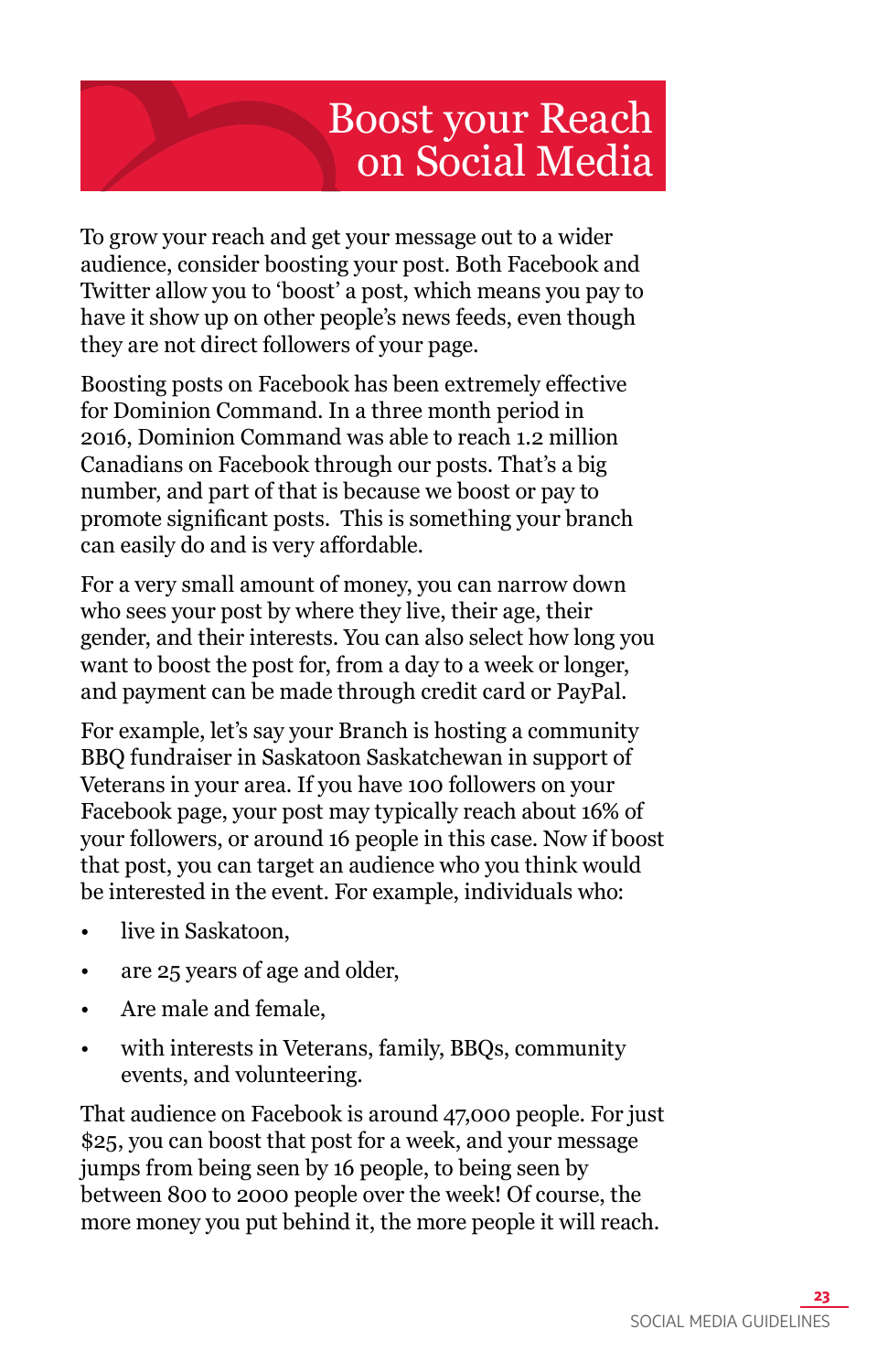This is a great option to use when you want to let your community know about who you are, what you do, and opportunities people can get involved in.

### **Keep the momentum going!**

Social media can help you widen your audience, engage your members and potential members, and create positive relationships that will help turn that into membership growth. Take baby steps and work your way into the online world through planning, writing great posts, engaging with your online community, and working to grow your reach.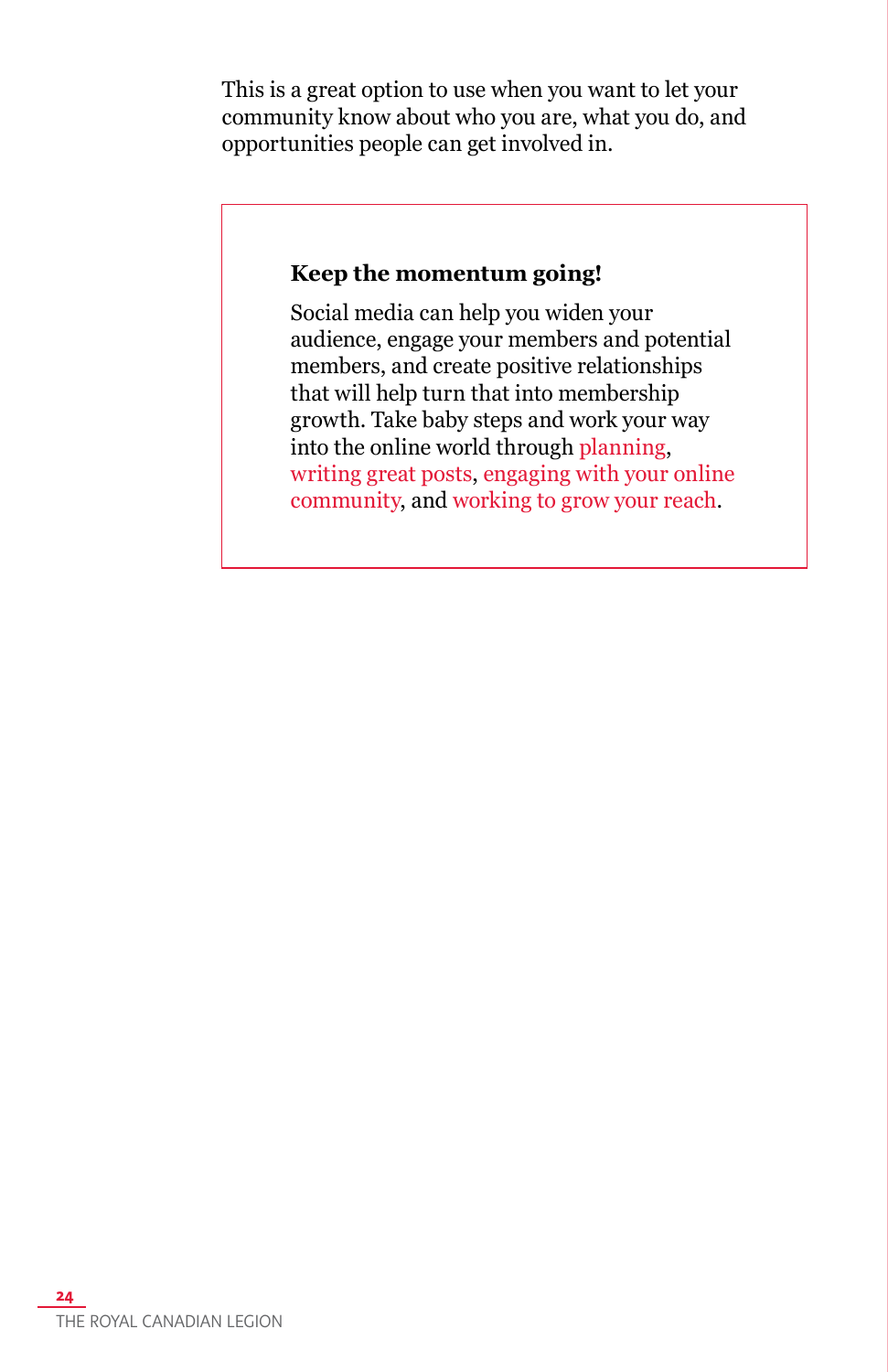### **GOT QUESTIONS?**

Contact Dominion Command at **marketing@legion.ca**

**We're here to help!**